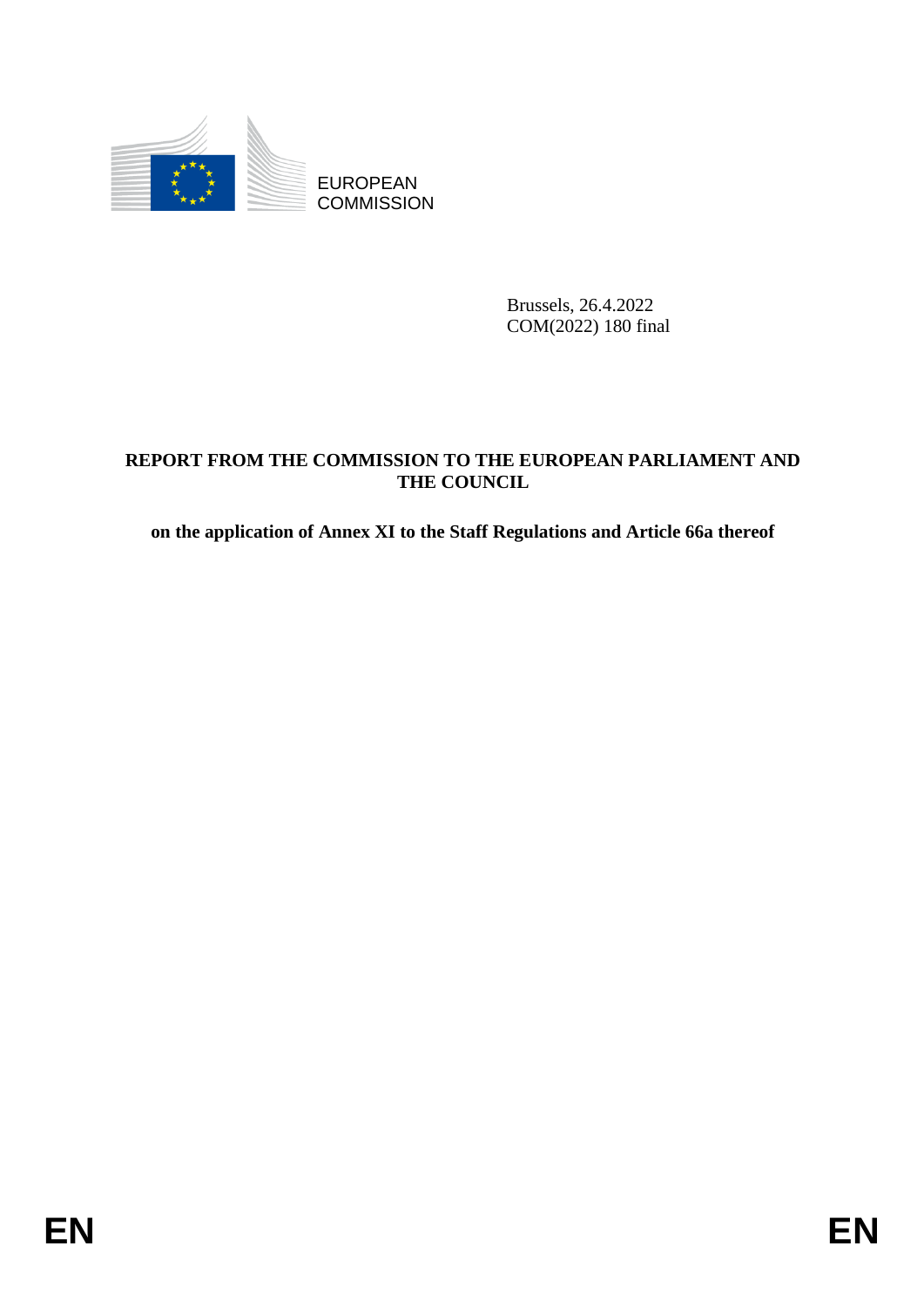## **REPORT FROM THE COMMISSION TO THE EUROPEAN PARLIAMENT AND THE COUNCIL**

## **on the application of Annex XI to the Staff Regulations and Article 66a thereof**

## **1. INTRODUCTION**

Article 15(2) of Annex XI to the Staff Regulations  $(SR)$  as last amended in 2013<sup>1</sup> provides that, before 31 March 2022, the Commission shall submit a report to the European Parliament and the Council having regard to the survey conducted under Article 2 of the same Annex and assessing whether the evolution of purchasing power of remuneration and pensions of Union officials is in accordance with the changes in the purchasing power of salaries in national civil services in central governments. On the basis of this report, if appropriate, the Commission shall submit a proposal to amend Annex XI as well as Article 66a of the SR, on the basis of Article 336 of the Treaty on the Functioning of the European Union.

This report implements the aforementioned provision by assessing the fulfilment of EU institutions' recruitment needs, describing the process and outcome of the implementation of the rules for updating remuneration and pensions under Annex XI to the SR (hereinafter the "Method") as well as the solidarity levy under Article 66a for the period 2014-2021.

#### **2. EU INSTITUTIONS RECRUITMENT NEEDS**

#### **2.1. Statutory requirement to survey recruitment needs**

Article 2 of Annex XI of the SR provides that the Commission shall regularly survey the recruitment needs of the institutions.

While from an operational point of view recruitment aims at filling vacant positions within EU institutions, Article 27 of the SR and Articles 12 and 82 of the Conditions of Employment of Other Servants require, on the one hand, that officials and agents meet the highest standards of ability, efficiency and integrity, and, on the other hand, that they are recruited on the broadest possible geographical basis from among nationals of Member States of the EU.

## **2.2. Observations on recruitment needs**

1

The European Personnel Selection Office (EPSO) is in charge of selecting officials, who represent the largest share of EU staff. EU institutions regularly communicate their recruitment needs to EPSO, which establishes a yearly plan to run competitions and defines selection methods and procedures, including marking rules for each competition. Together with the checks carried out upon recruitment, this guarantees that all recruits meet the highest standard of ability, efficiency and integrity, in line with Article 27 of the SR.

<sup>1</sup> Regulation (EU, Euratom) No 1023/2013 of the European Parliament and of the Council of 22 October 2013.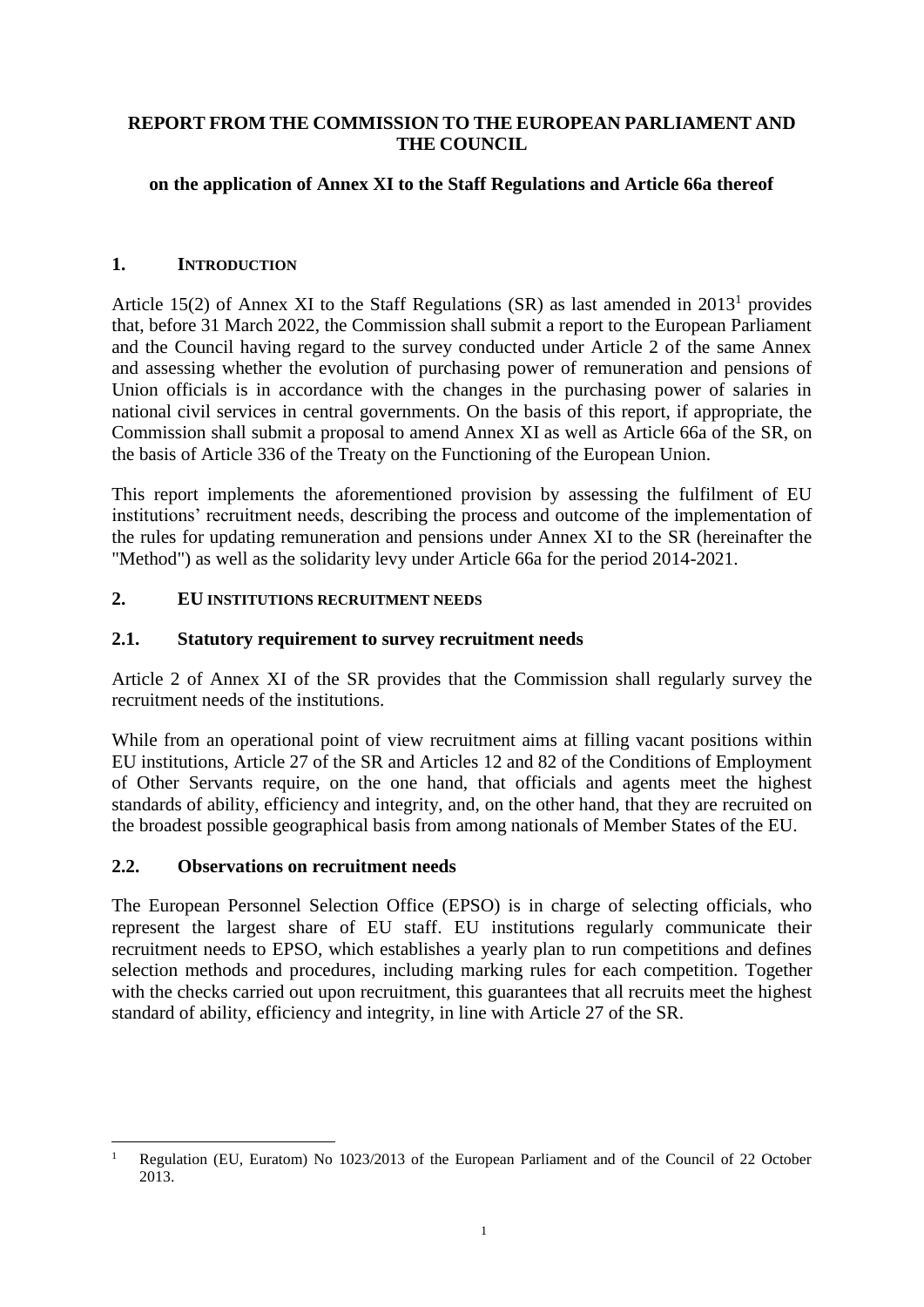## *2.2.1. Decrease of applications to EU competitions*

By comparing EU institutions' recruitment needs for non-linguistic administrators (expressed in number of laureates sought) with competitions' actual outcome, Annex 1 shows that, as a general rule, EPSO managed to select the requested number of laureates.

This being said, the numbers of applicants to AD generalist competitions declined for all clusters of Member States (Annex 2). For pre-2004 Member States, such a decline started after the 2004 reform of the SR, while for post-2004 Member States, the decline started after the 2014 reform of the SR (Annex  $3)^2$ . This affected the EU institutions' ability to fulfil their recruitment needs, as well as to ensure a geographically balanced recruitment.

## *2.2.2. Pragmatic solution implemented by the Commission to fulfill specific recruitment needs*

To address its recruitment needs, the Commission increasingly recruited temporary agents on permanent posts which are normally occupied by permanent officials. In the Commission, their total number outside linguistic services grew from 461 in 2013 (of which 118 at administrator level) to 1672 in 2020 (of which 825 at administrator level).

## *2.2.3. A geographically imbalanced recruitment*

The Commission has encountered difficulties to recruit staff on the broadest possible geographical basis. In its 2018 report adopted pursuant to Article 27 of the  $SR^3$ , the Commission notably identified the issue of attractiveness, translating in low levels of participation in EU competitions when compared to the size of the relevant population of some Member States. As a result, some nationalities are not sufficiently represented on EPSO lists of laureates. Annex 4 illustrates how, since 2018, applications to EU competitions remained unbalanced<sup>4</sup>, thereby resulting in geographically unbalanced recruitments. In particular, the number of significantly under-represented nationalities among junior administrators has risen to 13: Austrian, Czech, Estonian, German, Danish, Finnish, Cypriot, Luxembourgish, Maltese, Dutch, Polish, Slovak and Swedish<sup>5</sup>.

#### **2.3. Correlation between EU institutions' attractiveness and different macroeconomic and socioeconomic factors, including remuneration**

The table hereinafter provides information regarding the level of participation in EU competitions for each Member State over the period 2013-2019. All Member States were included in the analysis except Belgium, the smallest Member States in terms of population

<sup>1</sup> <sup>2</sup> Only applications of Greek and Cypriot nationals increased or remained stable.

<sup>&</sup>lt;sup>3</sup> Commission report to the European Parliament and the Council of 15 June 2018, as corrected on 24 August 2018 by COM(2018)377 final/2.

<sup>4</sup> In the framework of the present report, the level of participation for each Member State is defined by the ratio between the share of candidates and the share of EU population over the period 2013-2019. A 7-year period is used to smoothen data, as EU competitions are held irregularly. Moreover, due to the pandemic and its consequences on the organisation of these competitions, 2020 and 2021 are considered atypical years and are therefore excluded from the analysis.

<sup>5</sup> Situation at 31 December 2021.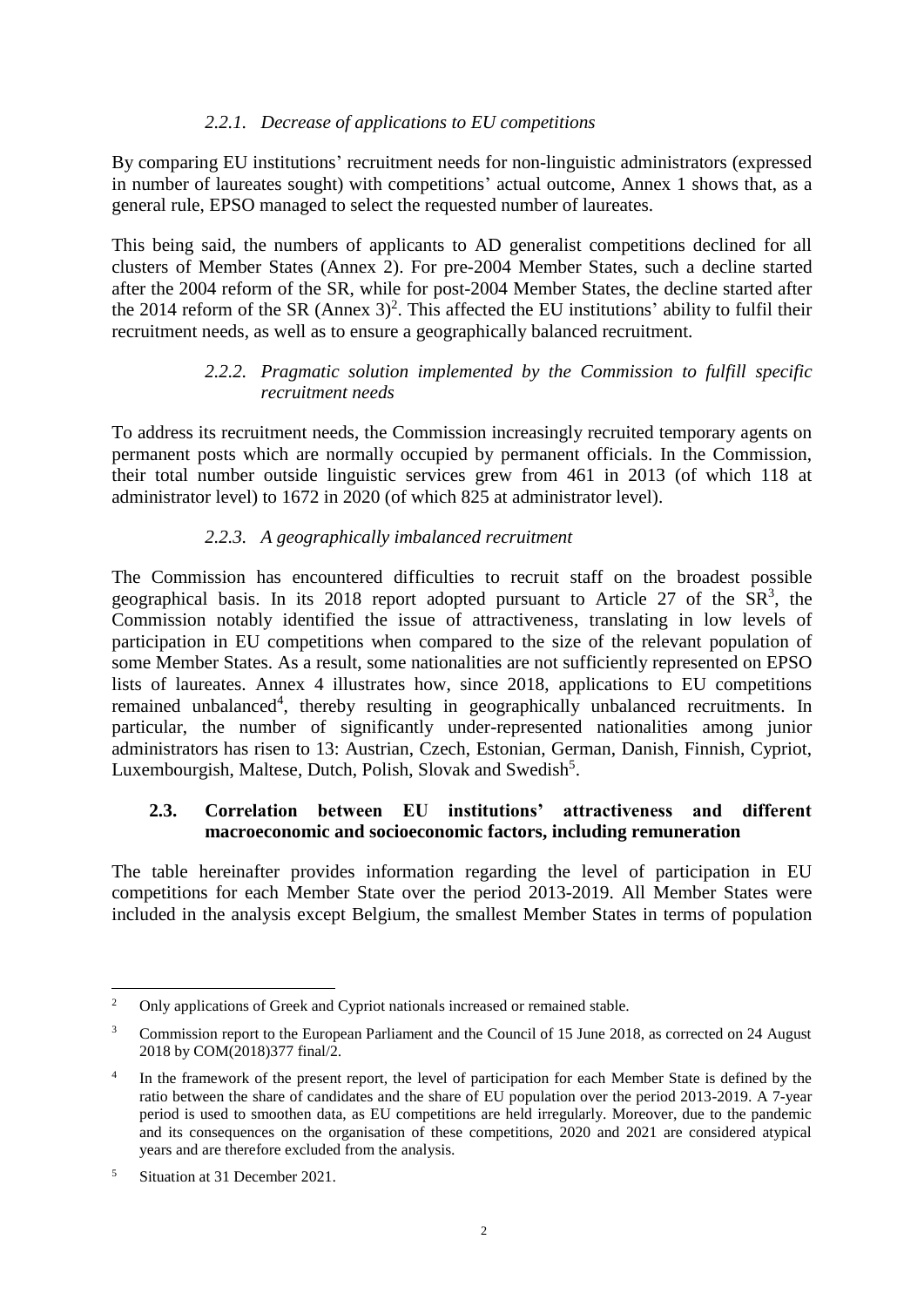and those whose level of participation is within the 80-120% bracket, i.e. close to the ideal "target" participation<sup>6</sup>. More precisely, excluded Member States are:

- Belgium because the overrepresentation of Belgian citizens among EPSO candidates is linked to the status of Brussels as the seat of several EU institutions<sup>7</sup>,
- Cyprus, Luxembourg and Malta, as, in light of their small population size, the analysis of the share of candidates in EU competitions compared to the national population is not statistically sound, and
- Hungary, Slovakia and Finland, as their level of participation (comparing level of participation with percentage of EU population) is between 80% and 120% measured over seven years and therefore close to the target.



In order to assess factors influencing the level of participation in EU competitions for each Member State, it is necessary to examine EU institutions' attractiveness across the EU. As the choice to apply to an EU competition remains ultimately a personal one that can be based on various factors, the Commission assessed the existence of possible correlations between a set of macroeconomic and socioeconomic factors and observed trends in the level of participation observed across Member States (Annex 5 to 5.7). In particular, the Commission assessed relative net earnings in Members States (Annexes 5.1 and 5.2), unemployment levels (Annex 5.3), the national employment situation (Annex 5.4), the image of the EU

1

<sup>&</sup>lt;sup>6</sup> As the "target" (level of participation of 100%) can never be reached for statistical reasons, the choice was made to analyse only Member States where there is a clear imbalance. The cut-off level was set at +/- 20% compared to a 100% participation level. This is in line with the approach taken in the Commission report adopted pursuant to Article 27 of the Staff Regulations of Officials and to Article 12 of the Conditions of Employment of Other Servants of the European Union (Geographical balance) – COM(2018) 377 final.

<sup>&</sup>lt;sup>7</sup> The same phenomenon is observed in the headquarters of other international organisations. For example, German staff are overrepresented at the European Central Bank.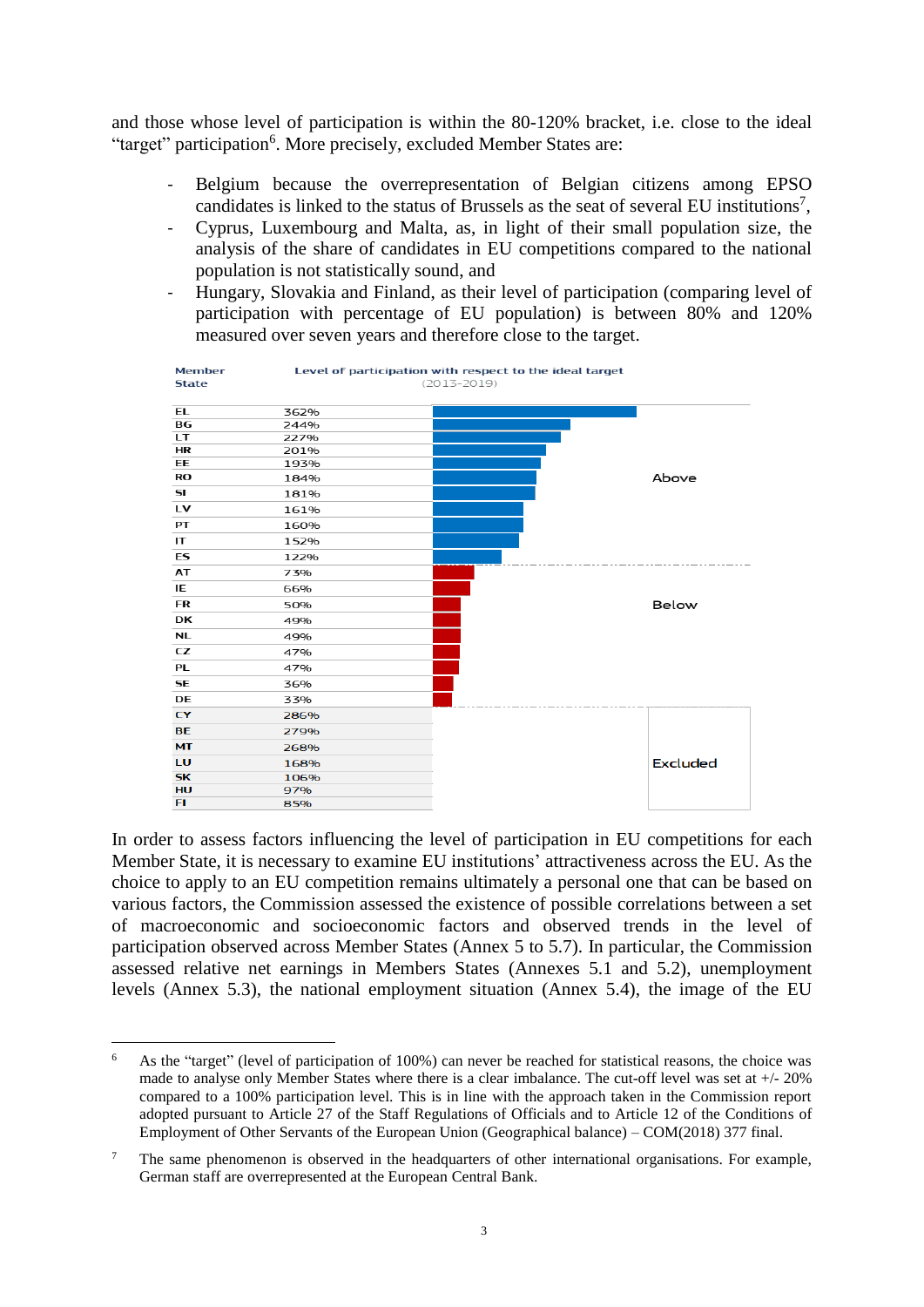(Annex 5.5), personal financial prospects (Annex 5.6), and the OECD better life index (Annex 5.7).

On the basis of these data, the Commission assessed possible correlations between low participation in EU competitions and these socioeconomic and macroeconomic factors. The following conclusions could be drawn:

- participation of EU nationals in EU competitions is fairly correlated with net earnings in Member States and the perception of employment prospects at national level,
- if the analysis is restricted to the Member States with the highest and lowest wages, the level of participation to EU competitions and the level of net earnings are almost perfectly correlated<sup>8</sup>. This is particularly true for the Germany, France, the Netherlands, Austria, Denmark, Ireland, Sweden, Portugal, Slovenia, Lithuania, Romania, Croatia, Latvia and Bulgaria. For mid-wage Member States, results are however more nuanced and require taking on board other socioeconomic factors,
- the level of participation in EU competitions is highly correlated with the OECD better life index,
- the level of participation is weakly or not correlated with the national unemployment level, the image of the EU among citizens and the perception of improvement of one's financial situation in the coming year.

#### **3. IMPLEMENTATION OF ARTICLE 65 OF THE STAFF REGULATIONS**

## **3.1. Principle of parallelism**

The principle of parallel development of purchasing power means that the purchasing power of EU staff members follows, both upwards and downwards, the evolution of the average purchasing power of civil servants in national central governments. Assessing the implementation of the principle of parallelism during the observed period may further clarify difficulties observed when it comes to EU institutions' recruitment needs.

Under Article 65(1) of the SR, the update of remuneration and pensions reflects the annual evolution between 1 July of the previous year and 1 July of the current year<sup>9</sup> of:

the real salaries of civil servants in the central governments in a sample of 10 Member States representing at least 75% of the EU Gross Domestic Product (EU GDP)<sup>10</sup>. For each of these Member States, the yearly change in real salaries is

<sup>1</sup> <sup>8</sup> The United Nations (UN) deals with this issue by applying the so called 'Noblemaire principle', i.e. a formula which essentially sets the salary level of the UN by reference to the salary level paid by the civil service of the Member State which pays the highest (in recent years this has consistently been the United States). In consequence, the UN is able to guarantee interest from candidates of all Member States.

<sup>9</sup> The methodology is based on the comparison of a snapshot of a national remuneration system of a Member State in the month of July of the current year with the equivalent snapshot in the same Member State in the month of July of the previous year.

<sup>&</sup>lt;sup>10</sup> Belgium, Germany, Spain, France, Italy, Luxembourg, the Netherlands, Austria, Poland and Sweden. Despite the withdrawal of the United Kingdom from the European Union, the sample of 10 Member States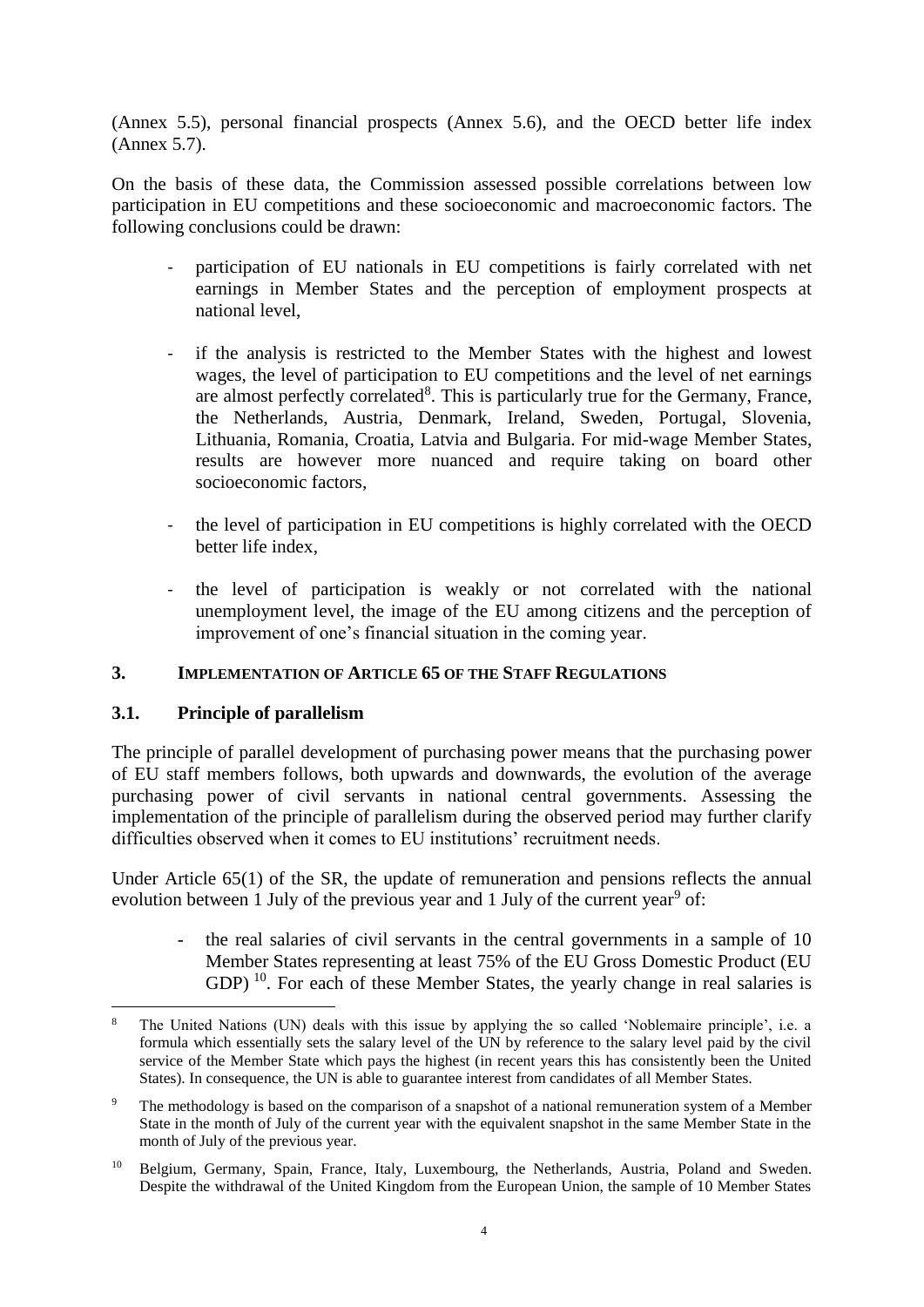calculated net of inflation and is called the Specific Indicator. The *Global Specific Indicator* **(GSI)** is the average of all specific indicators weighted by the respective GDP of each Member State.

- the annual inflation in Brussels and Luxembourg (in the same proportion as the distribution of the EU staff between the two cities). This element is called the *Joint Index*.

The GSI and the Joint Index are multiplied to calculate the value of the update. The value of the update is expressed as a percentage that is applied across-the-board to the net remuneration and pensions of all EU staff, with effect on  $1 \text{ July}^{11}$ .

In this context, it is important to point out that the Method does not allow 'double counting' of inflation, but guarantees the parallel evolution of salaries of EU staff and national civil servants, net of inflation. To this end, the GSI is first calculated net of inflation in the sample of 10 Member States, and only as a second step is it combined with the Joint Index. Detailed information on the evolution of the GSI and of the Joint Index are provided in part 3.

## **3.2. Specific indicators**

<u>.</u>

This chapter explores whether the sample of Member States currently used to calculate the GSI translates correctly the real changes of purchasing power of all national civil servants and whether the general and specific derogations from the principle of parallelism inherent to the Method have led to a significant loss of purchasing power by EU civil servants.

#### *3.2.1. Calculation of the Global Specific Indicator as defined in the 2013 Method*

Under the Method adopted in 2013, the GSI was computed as of 1 July 2015, using a sample of eleven reference Member States (weighted by GDP): Belgium, Germany, Spain, France, Italy, Luxembourg, Netherlands, Austria, Poland, Sweden and the United Kingdom.

As of 1 January 2021 the United Kingdom is no longer considered an EU Member State and therefore since that date it is not included in the sample for the calculation of the GSI. Annex 6 shows that following the United Kingdom's withdrawal from the European Union, the sample still meets the 75% threshold laid down in Article 1(4) of Annex XI to the SR and thus does not need to be amended. In implementation of the agreed inter-institutional approach concerning references to the United Kingdom in the EU legislation, for the purposes of Article 1(4) of Annex XI, Eurostat now uses a sample consisting of the 10 remaining Member States aforementioned.

#### Annual and cumulative data by Member State of the applicable sample

Annex 7 shows the time series of the specific indicators for the applicable sample of eleven Member States since 1 July 2015, together with a simple arithmetic mean value for the period. Annex 8 shows the same data, re-expressed as a cumulative index (2014=100).

still represents more than 75% of the EU Gross Domestic Product as required under Article 1(4) of Annex XI to the SR.

<sup>&</sup>lt;sup>11</sup> To account for substantial changes in the cost of living in Brussels and Luxembourg, an intermediate update may take place as of 1 January, in accordance with Articles 4 to 7 of Annex XI to the SR.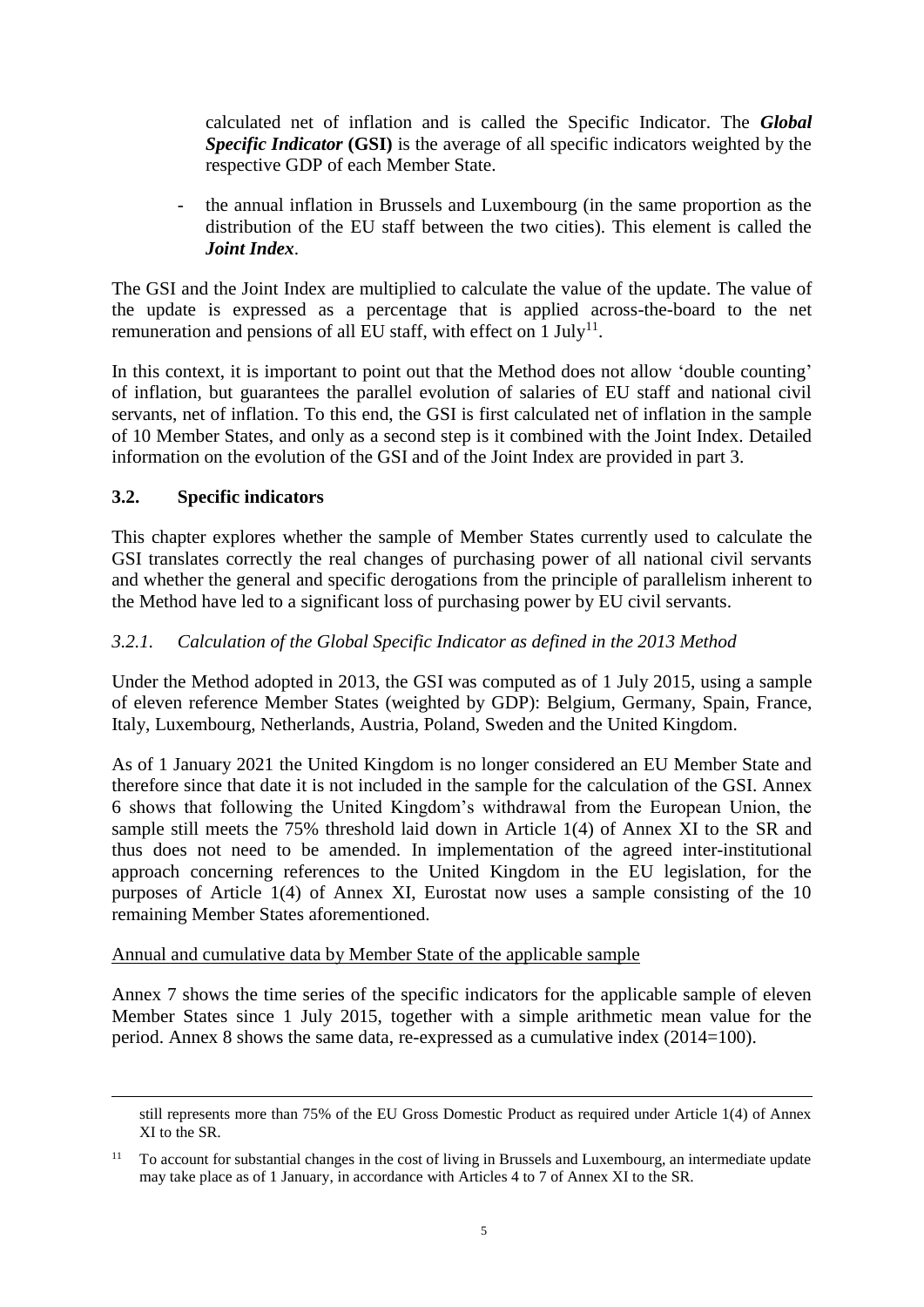## Global Specific Indicator for the applicable sample

The cumulative impact of the GSI calculated and the GSI applied since I July 2015 is illustrated in Annex 9. The calculated GSI corresponds to the evolution of purchasing power of civil servants in the sample of Member States over the period (weighted by GDP expressed in Purchasing Power Standards). In accordance with the principle of parallelism (see part 3.1), the purchasing power of EU staff followed the same evolution as the sample, except since 1 July 2020, as a result of the implementation of the exception clause (see part 3.2.4).

Annex 10 shows the time series of the GSI since 1 July 2015, together with the Joint Index and the consequent annual update for EU staff. The GSI applied, computed as a simple average for the seven year period is 100.6, the cumulative impact of the GSI applied to July 2014 (2014=100) is 103.4.

# *3.2.2. The Global Specific Indicator as defined under previous Methods*

The current legislative solution to use a sample of 10 Member States to calculate the GSI has not always been the approach chosen by the legislator. Prior to 2004, the GSI was calculated by reference to the statistical data for all Member States (e.g. 15 Member States in 2003), whereas in the period 2004-2012 a sample of 8 reference Member States was used.

The legislator's decision to adopt the new Method was motivated by a retrospective data analysis suggesting that developments in that sample would reflect closely the average evolution in all Member States. However, it is to be noted that a subsequent analysis showed that the actual evolution of purchasing power in the selected sample after 2004 was lower than the average for all Member States. In 2013, the co-legislator maintained the principle of a sample of Member States, while increasing its size from 8 to 11.

To fulfil the statutory requirement to analyse whether the evolution of purchasing power of Union officials has been in accordance with the changes in the purchasing power of civil servants in central governments from all Member States, this chapter provides simulations of the evolution of the GSI in case a sample of EU 8 or in case no sample would have been used in the period 2015 - 2021.

With the sample of eight Member States<sup>12</sup>, the simple average of the yearly GSI for the period 2015-2021 would be 100.4 and the cumulative impact (2014=100) would be 102.5. With all Member States the simple average of the yearly GSI for the period 2015-2021 would be 101.1 and the cumulative impact  $(2014=100)$  would be 106.5.

Annex 11 of this report compares the evolution of the GSI calculated on the basis of the above mentioned alternative samples. These data show that as a result of the sample of Member States defined in 2013 by the co-legislator, the purchasing power of EU staff only reached half of the changes in the purchasing power of salaries in national civil services in central governements, which may have resulted in a reduction in perceived attractiveness of the EU as an employer.

<u>.</u>

<sup>&</sup>lt;sup>12</sup> Belgium, Germany, Spain, France, Italy, Luxembourg, Netherlands and United Kingdom.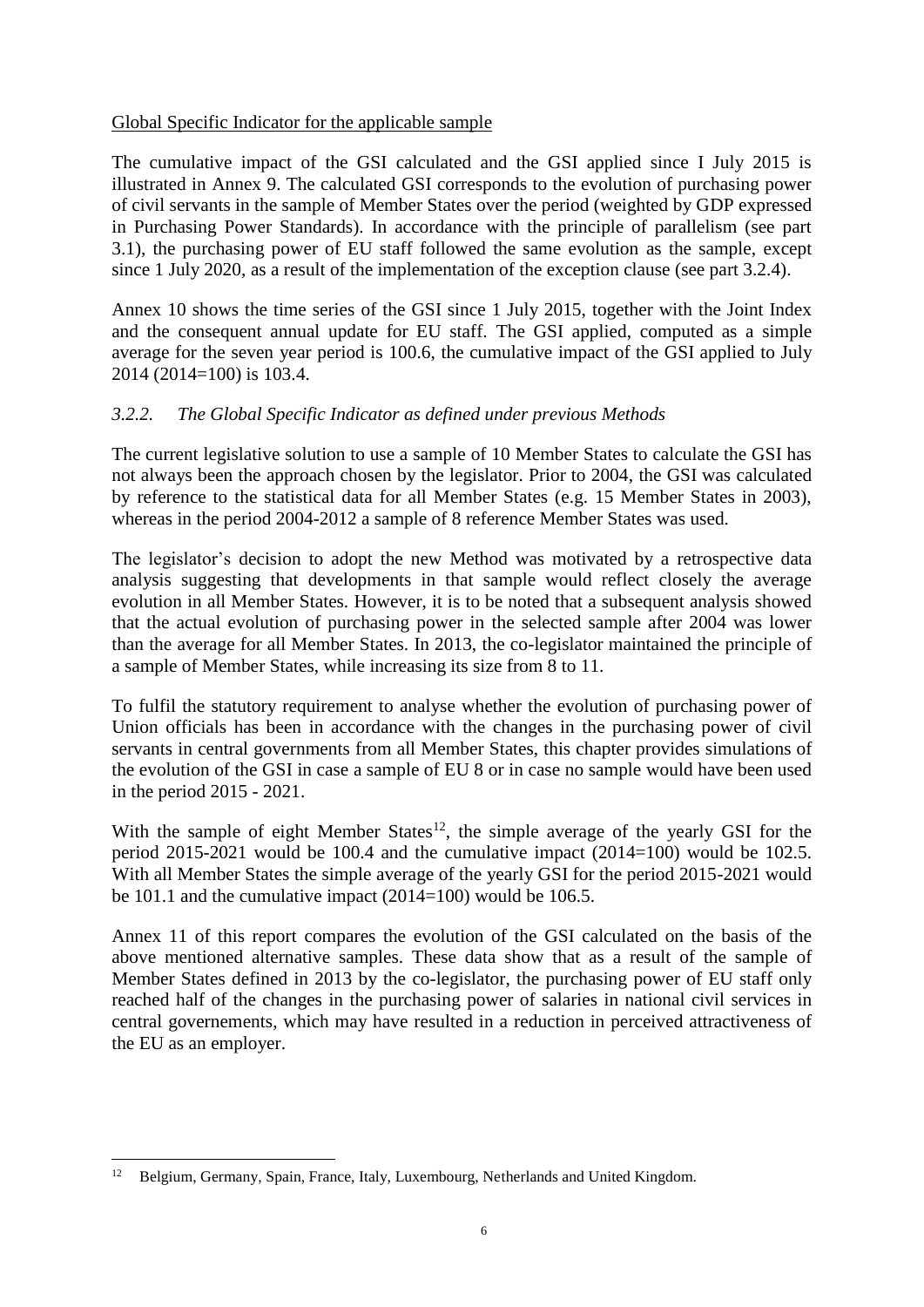## *3.2.3. Specific Indicator: trends for individual Member States*

Calculations and figures relating to specific indicators in the Member States are based on data supplied and validated by the responsible statistical authorities of the Member States. To this end, a yearly remuneration questionnaire has been developed and updated over time. A set of country-specific methodology manuals and assessment reports is also being made public to raise the level of transparency<sup>13</sup>.

Annex 12 summarises the available data for each Member State for the period 2015-2021, together with a simple arithmetic average value for the period. Annex 13 shows the same data, re-expressed as a cumulative index (2014=100). Among Member States that are part of the sample, the highest net increases since 2015 are observed in Poland (121), Germany (109.8), Austria (109.6) and the Netherlands (109). The lower increases are observed in Luxembourg (101.6) and Belgium (101.8) and, within the sample, only central civil servants in France experienced a decrease of their net purchasing power (97.9).

Because the evolution of EU staff remuneration is calculated on the basis of the weighted average of a sample of Member States, and as detailed in part 3.2.1, over the same period, the remuneration of EU staff increased by 103.4.

Among Member States that are not part of the sample, the highest net increases of remuneration are observed in Slovakia (186.4), Czechia (167,1), Bulgaria (156.3) and Romania (148.1). Annex 14 shows that the vast majority of Member States that are part of the sample and have low participation rates in EU competitions organised by EPSO – as shown in part 2 – had specific indicators largely superior to the GSI on the basis of which EU staff remuneration has been updated. In other words, relative purchasing power attractiveness of the EU has declined for those countries.

## *3.2.4. General derogation to the principle of parallelism: application of the moderation and exception clauses*

By derogation to the principle of parallelism of purchasing power evolution, a moderation clause limits high increases in purchasing power, as well as any high loss in purchasing power for a given year. If the calculated increase in purchasing power (GSI) exceeds 2% or if the purchasing power decreases by more than 2%, then the change in purchasing power for EU staff is limited to 2%. The part of the gain or loss in purchasing power exceeding 2% is applied nine months later, from 1 April of the following year.

A second general derogation is the exception clause, which limits the gain in purchasing power of EU staff when there is a downturn in the EU economy. If there is a forecast decrease in the EU GDP in real terms and there is a gain in purchasing power measured by the GSI, then depending on the magnitude of the GDP in real terms decrease, a part of the gain in purchasing power is postponed. If the EU GDP in real terms decreased by more than 3%, then the gain in purchasing power due to the Method is granted when the EU economy recovers, i.e. when the EU GDP in real terms reaches the pre-downturn level (recovery clause). If the final data delivered by the Commission on the EU GDP in real terms is

 $13$ <sup>13</sup> The general methodology manual for calculating Specific Indicators is available on Eurostat's website. In addition, 13 country-specific assessments have already published as of late 2018 and work is ongoing with other national authorities to increase the number of published assessments (see the following link: [https://ec.europa.eu/eurostat/web/civil-servants-remuneration/specific-indicators/country-assessments\)](https://ec.europa.eu/eurostat/web/civil-servants-remuneration/specific-indicators/country-assessments).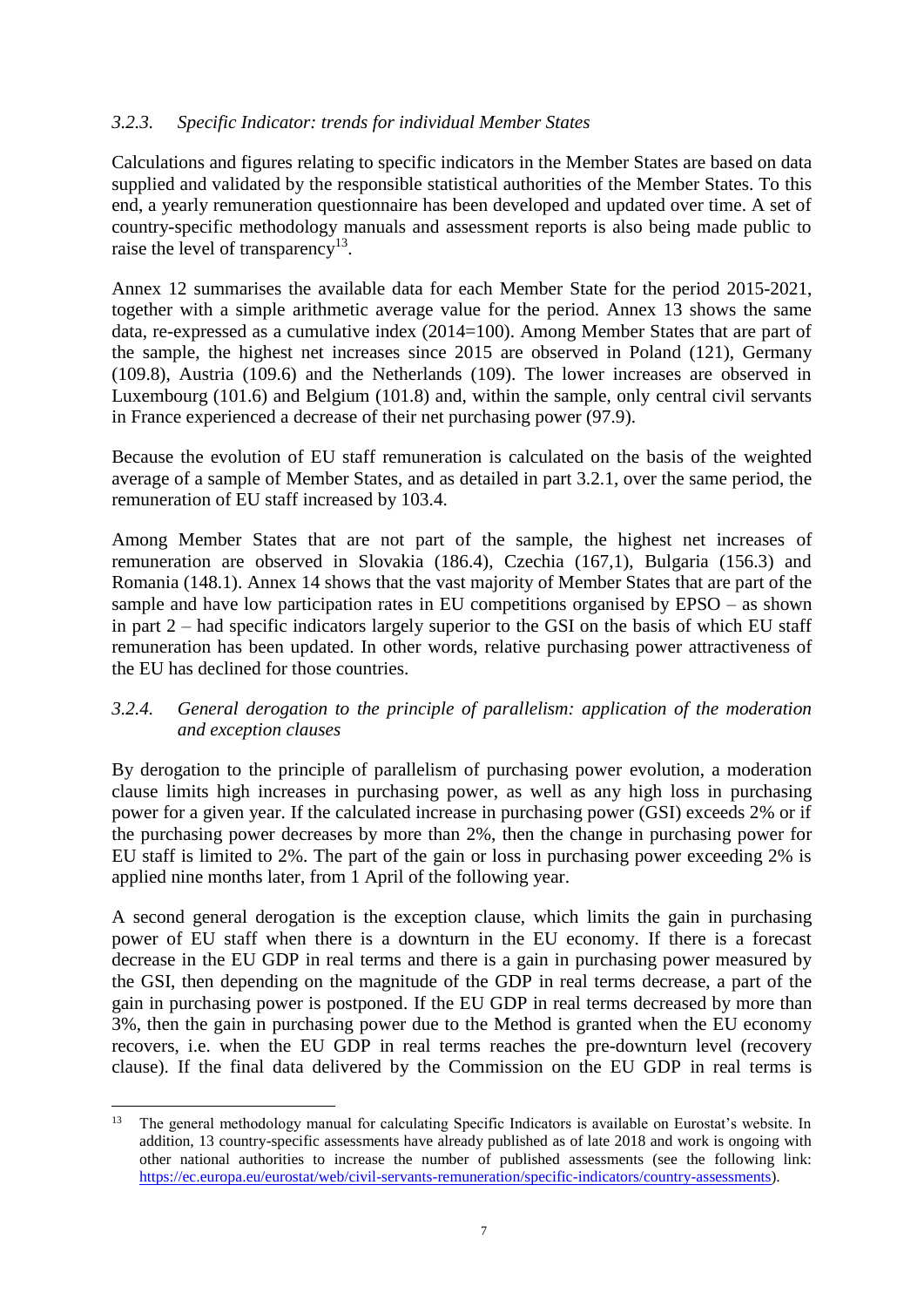different from the forecast, to the extent that it affects how the exception clause was applied, then the necessary corrections, including retroactive adjustments, either positive or negative, are made $^{14}$ .

Moderation clause: between 2015 and 2021, Eurostat duly verified the figures of the updates against the criteria for the moderation and exception clauses, as set out in Articles 10 and 11 of Annex XI to the SR. The GSI exceeded the statutory limit of  $+2\%$  /  $-2\%$  only in 2020, when the GSI measured (+2.5%) was above the threshold required to trigger the moderation clause. Given the concurrent application of the exception clause in the same year (2020), and in line with Article 10 of Annex XI to the SR, the moderation clause did not apply.

Exception clause: the annual EU GDP growth forecast available at the time of each yearly Eurostat report was positive, except in 2020, when, as a result of the COVID-19 pandemic, the forecasted evolution of the Union GDP in real terms was negative  $(-7.4\%)^{15}$ . Therefore, the exception clause under Article 11(1) of Annex XI to the SR applied in 2020. Since the Union GDP decrease was greater than 3%, the GSI was not used to calculate the value of the update of remuneration and pensions. Hence, the whole GSI that would have been factored in the annual update for  $2020 (+2.5%)$  will form the basis of the calculation of a future update once the cumulative increase of the Union GDP in real terms becomes positive, in accordance with Articles 10 and 11(4) of Annex XI to the SR.

The implementation of statutory general derogations to the principle of parallelism and, more specifically, of the exception clause in 2020 has been implemented strictly, allowing to limit the annual update resulting from the Method in times of economic downturns and thus providing net savings for the EU budget. On the other hand, this application of the exception clause impacted the parallel evolution of the purchaising power of EU civil servants, as for the same period civil servants in national governments from the sample effectively benefited from a higher purchasing power of 2.5% on average, thus resulting in a decline of attractivity for the EU since 2020.

Likewise, the 2020 annual update demonstrated the effectiveness of the automatic moderation clause, which was also introduced in 2014. Should the exception clause not have been triggered at the same time, the moderation clause would have automatically limited the increase of the GSI until April 2021.

Overall, it could be concluded that the automaticity of the Method, (i.e. remuneration updates based on statistical data which produce effects on the basis of the SR and without the intervention of any other legal act) has worked well since 2014. The automatic Method was fit for purpose, allowing to take account economic circumstances and purchasing power evolutions, while significantly reducing administrative burden compared to the annual recourse to ordinary legislative procedure used before 2014.

1

<sup>&</sup>lt;sup>14</sup> The Working Group on Articles 64 and 65 of the SR decided that the "final data" delivered by the Commission on the EU GDP for a given year would be interpreted as the data available by 30 September of the following year. This clarification was deemed to be necessary since GDP data can often be revised many years after the reference year.

<sup>&</sup>lt;sup>15</sup> In 2021, the final figure measured by Eurostat for the 2020 decrease of the EU GDP in real terms was -5.9%.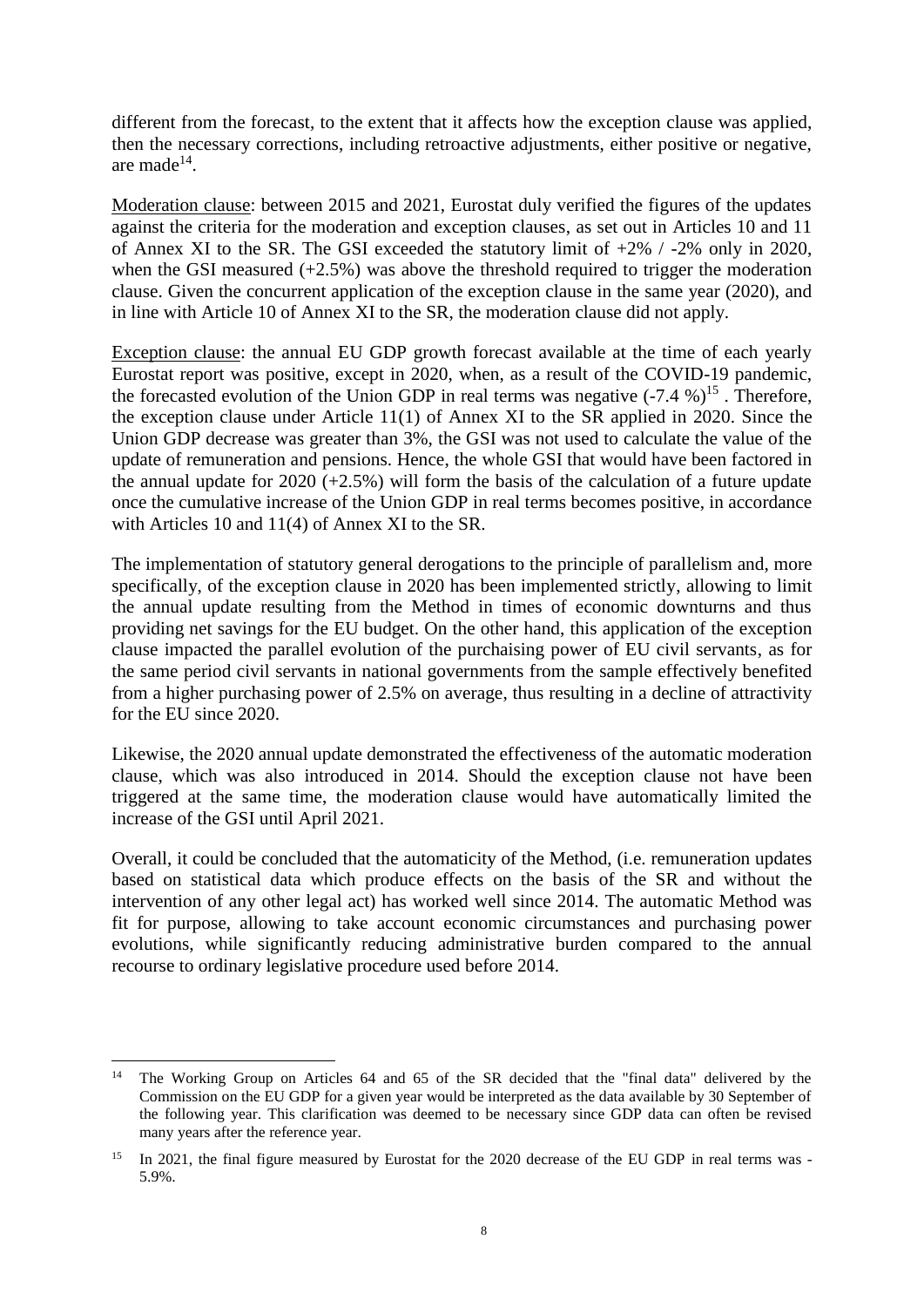# *3.2.5. Specific derogation from the general principle of parallelism*

To take account of the particularly difficult economic and social context in the Union at the time, as part of the 2014 reform it was also decided that the update of remuneration and pensions of all staff of the Union institutions, other bodies and agencies through the Method would be suspended in 2013 and 2014, and that the potential advantages for officials and other servants of the European Union derived from the application of the Method would be balanced by the reintroduction as of 1 January 2014 of a solidarity levy deducted from EU staff salaries at an increased rate.

## 3.2.5.1. The suspension of salary updates for two years (2013-2014)

As part of the reform of the SR in 2013, the European Council called for the adjustment of remuneration and pensions of all staff of the Union institutions through the Method to be suspended for two years. Thus, no update of remuneration and pensions took place in 2013 and 2014<sup>16</sup>, pursuant to the clear text of the SR. According to the European Court of Auditors, this two-year freeze generated 1.5 billion savings over the 2014-2020 Multiannual Financial Framework<sup>17</sup>.

While the suspension of the update discontinued the application of the principle of parallelism for the period 2013-2014, the correction coefficients continued to be updated to ensure equality of purchasing power between the different places of employment.

#### 3.2.5.2. The impact of the EU solidarity levy

The solidarity levy is a deduction from the remuneration of EU staff that was re-introduced at an increased rate as from 1 January 2014. The rate of the solidarity levy, which is applied to the base defined in Article 66a(3) of the SR, is 6%. It is increased to 7% for staff in grade AD 15, step 2, and above. In the draft  $2022$  budget<sup>18</sup>, revenues from the solidarity levy are expected to reach EUR 106 million. Annex 15 shows the evolution of these revenues since 2012.

## 3.2.5.3. Assessment of the specific derogations to the principle of paralelism

As a result of these specific derogations, EU staff endured a significant loss in terms of real purchasing power. EU staff lost around 10.3% of their purchasing power, mainly due to the combined effect of the reforms of the SR in 2004 and in 2013, cuts in salary adjustments and the implementation of the exception clause in 2020. Over the same period, civil servants in central governments of the Member States gained on average 0.9 % in terms of purchasing power<sup>19</sup>.

<sup>1</sup> <sup>16</sup> Pursuant to Article 65(4) of the SR.

<sup>&</sup>lt;sup>17</sup> European Court of Auditors, Special report 15/2019, Implementation of the 2014 staff reform package at the Commission - Big savings but not without consequences for staff.

<sup>&</sup>lt;sup>18</sup> Draft General budget of the European Union for the financial year 2022, COM (2021) 300.

<sup>&</sup>lt;sup>19</sup> Report from the Commission to the European Parliament and the Council on data pertaining to the budgetary impact of the 2021 annual update of remuneration and pensions of the officials and other servants of the European Union and the correction coefficients applied thereto COM(2021) 729.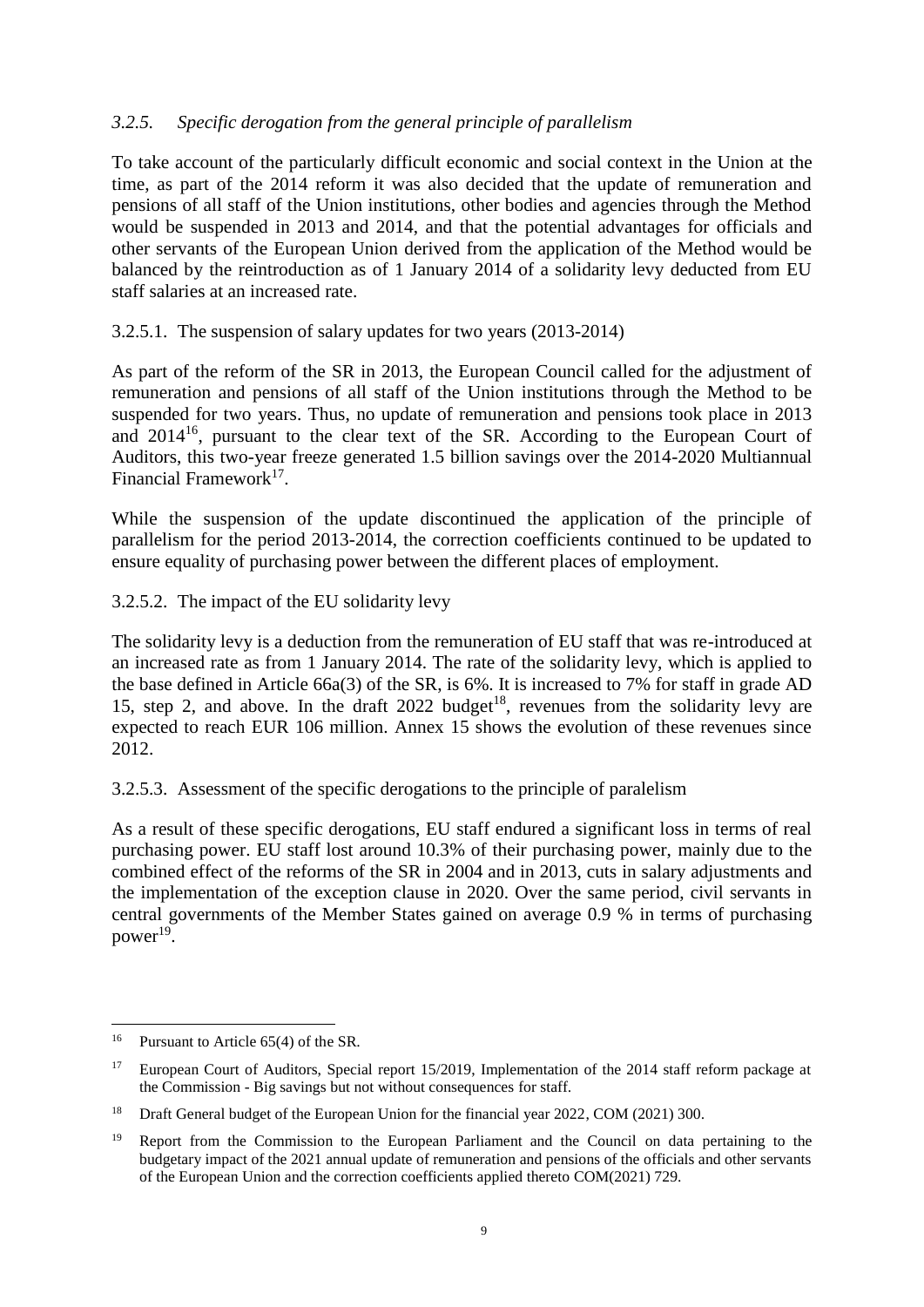# **3.3. The Joint Index**

The Joint Index measures changes in the cost of living in Belgium and Luxembourg for EU staff according to the distribution of staff serving in these two Member States, based on the Harmonised Indices of Consumer Prices (HICP) in the case of Belgium and the Consumer Prices Index (CPI) in the case of Luxembourg, in accordance with Article 1 of Annex XI to the SR. Due to the specific consumption weights used for aggregating the Joint Index<sup>20</sup>, there may be differences between its evolution and the evolution pattern of the HICP for Belgium and the CPI for Luxembourg<sup>21</sup> for a given year.

Annex 16 shows the Joint Index time series (annual increase June-June by reference to previous year), together with information for Belgian HICP and Luxembourg CPI. The average Joint Index over the period from 2015 to 2021 is 101.4. The cumulative index for the whole period to June 2021 (base June  $2014 = 100$ ) is 110.6. By comparison, the average HICP in Belgium over the period is 101.6 and the cumulative total for the period is 111.4. The average CPI in Luxembourg over the period was 101.2 and the cumulative total for the period is 108.8.

As a result of the introduction of the Joint Index by the 2014 reform of the SR, part of the update corresponding to the inflation measured in Brussels and Luxembourg allowed to ensure consistency between adjustments paid to EU staff and inflations measured in Brussels and Luxembourg. Annex 17 shows that in case the Brussels International Index had continued to serve as a basis for the update of remuneration as was the case under the previous Method, the cumulative inflation measured during the reference period would have been almost the same as the one calculated on the basis of the Joint Index<sup>22</sup>. The cumulative total for the Joint Index is lower than the Belgian HICP and higher than Luxembourg's CPI.

## **4. IMPLEMENTATION OF ARTICLE 64 OF THE STAFF REGULATIONS**

## **4.1. Principle of equality of purchasing power among EU staff – correction coefficients**

The correction coefficient puts into practice the general principle of equal treatment, which in this particular case corresponds to the equality of purchasing power between all staff of the EU institutions, bodies and agencies regardless of their place of employment. Whereas the same salary grids and basic amounts apply to all EU staff, correction coefficients apply to staff serving in posts outside Brussels and Luxembourg, who should neither suffer financially from higher living costs in their duty stations nor benefit from lower living costs $^{23}$ .

Hence the correction coefficient operates as a percentage adjustment to the salary to compensate the difference (either positive or negative) in the cost of living in each duty station. The correction coefficient is applied according to the following formula:

<sup>&</sup>lt;u>.</u> <sup>20</sup> As compared with the regular weights used for price statistics, the main difference for aggregating the Joint Index is the use of weights for rents that include owner-occupiers (instead of considering only tenants).

<sup>&</sup>lt;sup>21</sup> Values shown are for the overall aggregate index; actual calculations are done from detailed level.

<sup>&</sup>lt;sup>22</sup> Note that during the reference period, inflation rates were historically low for all component sub-indices. Note also that the calculation is using a consumption pattern for Belgium alone and might give slightly different results if combined with a specific consumption pattern for Luxembourg.

<sup>&</sup>lt;sup>23</sup> For staff members assigned in delegations, under Article 11 of Annex X, staff members have the possibility to request the payment of their remuneration in euros with the weighting applicable in Brussels.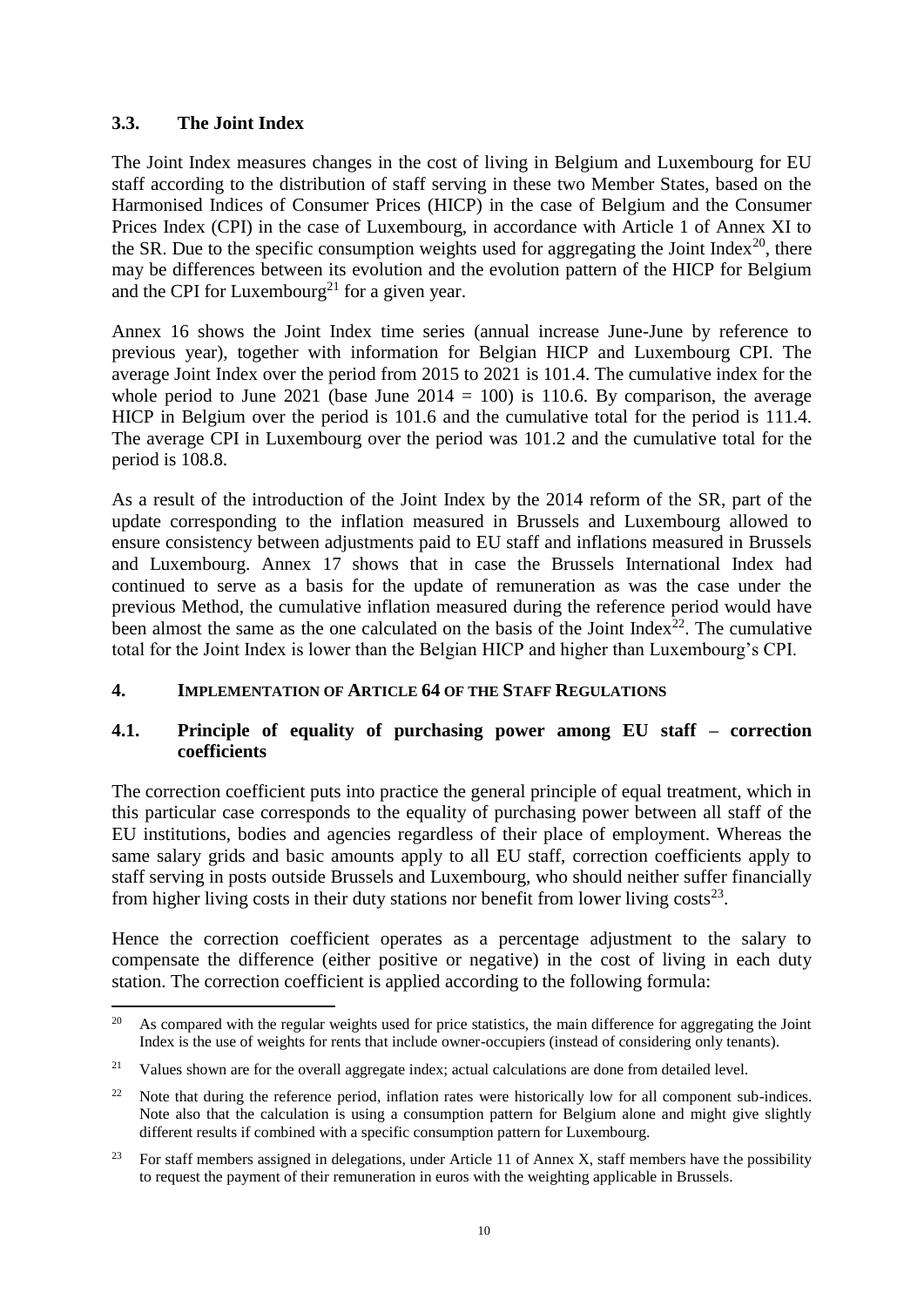| Salary in                     |   | Correction<br>coefficient               | <b>Exchange rate</b>      | <b>Salary in duty</b>                        |
|-------------------------------|---|-----------------------------------------|---------------------------|----------------------------------------------|
| <b>Brussels</b><br>(in euros) | X | $(=$ Economic parity<br>(Exchange rate) | $(=1$ for euro-countries) | station<br>(in euros for euro-<br>countries) |

Correction coefficients are updated at least once a year with effect on 1 July<sup>24</sup>.

The methodology for calculating correction coefficients is defined and regularly improved by Eurostat in cooperation with the national statistical institutes. For the period under consideration, it is worth mentioning the following developments:

- implementation of a more developed methodology for comparing healthcare and education costs, including fee-paying schools across Member States,
- data collection work has been adapted in the context of Brexit and of the Covid 19 pandemic's consequences,
- an increasing number of organisations are willing to cooperate with Eurostat<sup>25</sup> and to use the data issued by Eurostat for different purposes.

Annex 18 shows correction coefficient values for individual duty stations in the  $EU^{26}$  for the period 2013-2021. From this table it is apparent that the correction coefficients for different locations have followed different trends over time. In 15 locations they have decreased over the period, whilst they increased in 16 locations.

Since the entry into force of the amended Annex XI to the SR, a new procedure for creating or withdrawing correction coefficients outside of the capital city is in force, in accordance with Article 9 thereof<sup>27</sup>. Following the United Kingdom's withdrawal from the European

 $24$ <sup>24</sup> An intermediate update may take place with effect on 1 January in the event of a substantial change in the cost of living between June and December.

<sup>&</sup>lt;sup>25</sup> For instance, the "family budget surveys" conducted to define consumption weights have been fully harmonised with the Coordinated Organisations (e.g. OECD, Council of Europe) and the United Nations decided in 2015 to use Eurostat source data on correction coefficients as input to adjust the salaries of their staff working in the EU (like Eurostat uses UN data for many locations outside the EU)..

<sup>&</sup>lt;sup>26</sup> In accordance with Articles 12 and 13 of Annex X to the SR, specific weightings (correction coefficients) may also apply to the remuneration of staff posted outside the EU. The updated value of these weightings is annexed to the yearly reports adopted by the Commission on data pertaining to the budgetary impact of the updates. Eurostat has developed a specific methodology in cooperation with national statistical authorities.

 $27$  This procedure involves notably the adoption by the Commission of a delegated act following a formal request submitted by the appropriate authorities of the Member States concerned, the administration of an institution of the Union or the representatives of officials of the Union in a given place of employment. For staff assigned in Bonn, the German national statistical office stopped providing data for the calculation of this correction coefficient in Bonn in 2021. In the absence of data provided by the relevant national statistical office, and with regards to the very limited number of staff concerned, the correction coefficient applicable in Bonn has been suspended and replaced since 2021 by the correction coefficient applicable in Germany.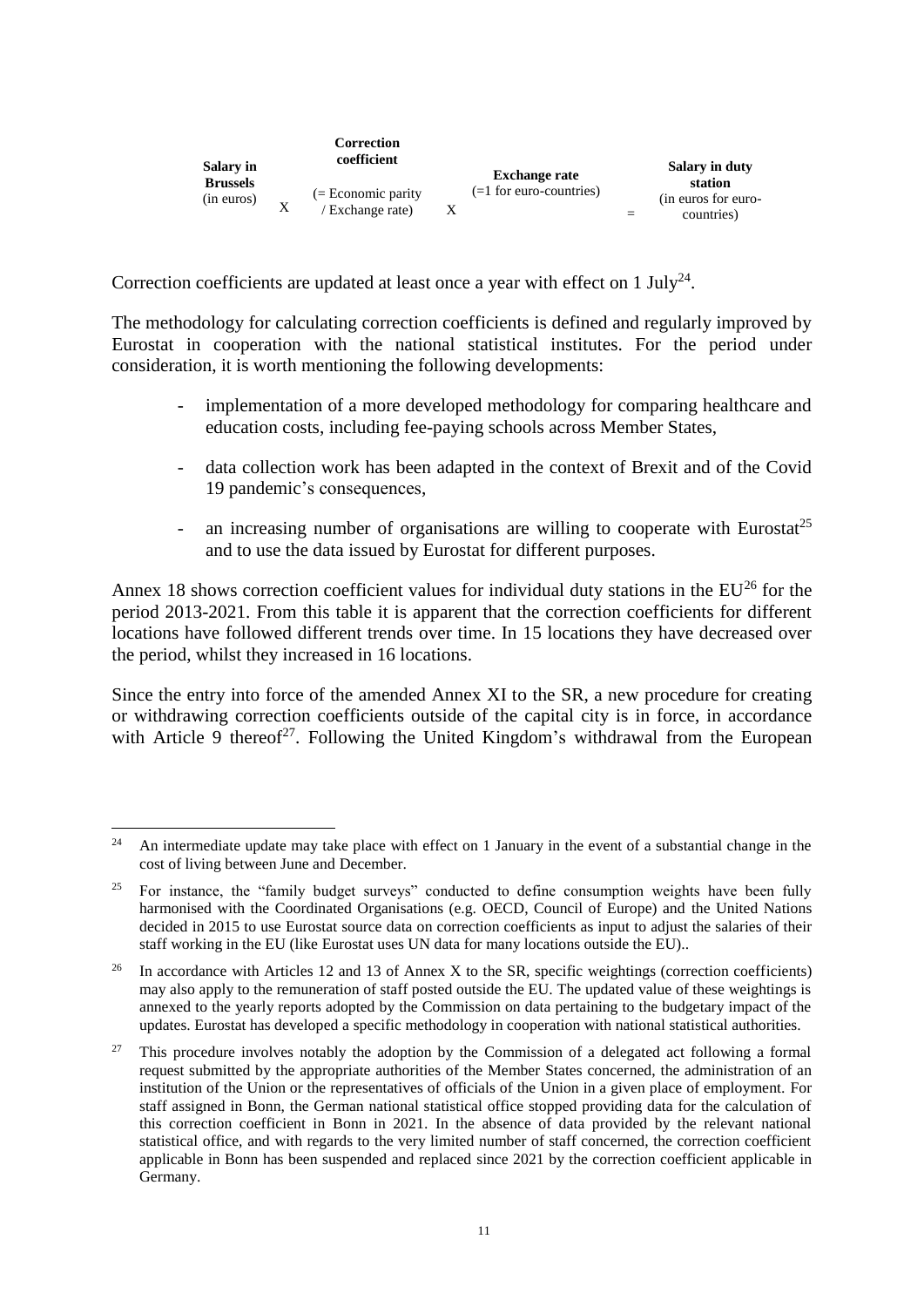Union, the correction coefficient applicable in the United Kindom is calculated in line with the methodology applicable to third countries, since 1 February 2020<sup>28</sup>.

## **4.2. Issues faced by the Commission with the system of correction coefficients**

## *4.2.1. Perception of correction coefficients as impacting negatively purchasing power and attractiveness of the EU public service*

As identified in 2018 in the Commission's interim report on the implementation of Annex XI<sup>29</sup>, correction coefficients are often mistakenly perceived as the driver of the decrease of purchasing power of EU staff. The Commission services are often asked by stakeholders, including staff, staff representatives, host State representatives about the role of correction coefficients and the methodology used for computing them. This issue arises in particular in cases involving staff whose place of employment is subject to a correction coefficient below 100, particularly when this specific coefficient is subject to downward updates $30$ .

Correction coefficients aim only at maintaining over time the equivalence of purchasing power between staff posted in different Member States and staff members posted in Brussels. Conversely, the correction coefficients do not aim at maintaining purchasing power at a given level. Hence, as the purchasing power of staff in Brussels decreased since 2004 (part 3.2.5), the purchasing power of staff in all places of employment decreased in the same proportion. Thus, the correction coefficients represent only the vehicle through which the adjustment is implemented in places outside Brussels and Luxembourg.

At the same time, the above perception of correction coefficients remains an issue related to attractiveness of the EU civil service in some Member States. In that regard, a number of EU agencies located in Member States where a correction coefficient below 100 applies reported to the Commission a visible negative impact on their capacity to recruit and retain highlyqualified and geographically balanced staff. In the same manner, agencies located in Member States with high correction coefficients also reported similar difficulties, highlighting the decrease of EU staff net purchasing power observed in many duty stations, regardless of the applicable correction coefficient.

In this context, the Commission ensures, at the occasion of each update of correction coefficients, comprehensive information is given to other institutions about the context of the update and provides detailed explanations on the fluctuation of different correction coefficients and the evolution of purchasing power of staff.

# *4.2.2. Lack of consideration for expenses made outside the place of employment*

Under the SR, Eurostat and national statistical institutes are responsible for determining the statistical methodology applied to the calculation of correction coefficients and its implementation. The existing methodology developed by Eurostat in cooperation with

<sup>1</sup> <sup>28</sup> OJ C 211/8 of 25 June 2020 and OJ C 501, 13 December 2021.

<sup>&</sup>lt;sup>29</sup> Report from the Commission to the European Parliament and the Council on the application of Annex XI to the Staff Regulations and Article 66a thereof, COM (2018) 830.

<sup>&</sup>lt;sup>30</sup> A regular question received concern the local scope on the basis of which correction coefficients are calculated. The correction coefficients are calculated on the basis of a comparison of the cost of living in capital cities of Member States except in cases where local correction coefficients are calculated for some Member States in which case, local costs are reflected (see in that sense case T-618/20, *FZ v. Commission*).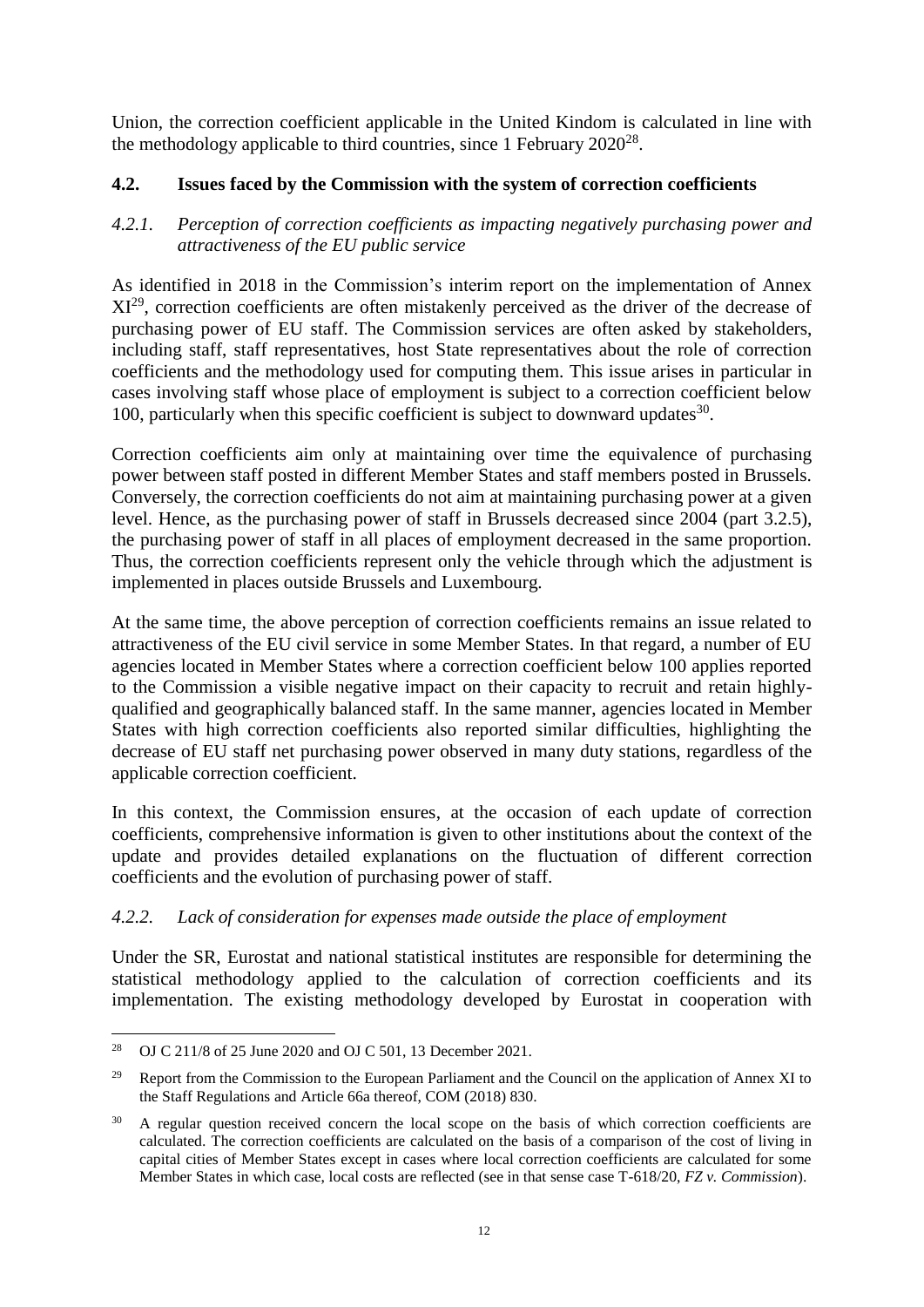national statistical institutes is based on the assumption that staff member's expenditure is entirely incurred in the place of employment. This approach is being analysed, as the overall consumption patterns of staff members also comprises expenditures outside the place of employment ('out of area expenditures').

In this regard, Eurostat and national statistical institutes agreed on the need to update family budget surveys in order to quantify the impact of 'out of area expenditure' on expatriate EU staff consumption. On that basis, experimental results were discussed among statisticians of the Commission and the Member States. In particular, Eurostat has started to explore the possibility to better reflect staff expenditure patterns by including expenses taking place outside the place of employment. Annex 19 illustrates results of this preliminary work and notably the flattening effect resulting from the inclusion of 'out of area expenditures' in EU staff consumption patterns.

When it comes to EU staff consumption patterns, the system of correction coefficients is focusing on bilateral comparisons between Brussels and the duty station, but it could be envisaged that it also takes into account 'out of area' expenditure. It is expected that Eurostat's current experimental work on 'out of area expenditure' would be mature in the coming years as a statistical measure and could result in an evolution of the statistical methodology applied, pending agreement among statisticians in the Working Group on Articles 64 and 65 of the SR. Some of these changes could, however, be implemented under the current statutory framework.

# *4.2.3. Cost of living in Luxembourg*

On the occasion of the last SR reform in 2014, the co-legislators maintained the established legislative solution that no correction coefficient shall be applicable to the remuneration of staff in Brussels and Luxembourg, having regard to the special referential role of those places of employment as principal and original seats of most of the institutions. At the same time, the co-legislators decided to take due account of inflation in Luxembourg by creating the Joint Index.

The absence of a correction coefficient in Luxembourg under the SR is being questioned by stakeholders and certain staff representatives. In this regard, following the Commission interim report on Annex  $XI^{31}$ , this institution commissioned a study on the cost of living in Luxembourg to assess whether the legislative solution laid down in the SR remained fit for purpose. The Commission contracted AIRINC to carry out the study.

According to AIRINC, the accommodation in Luxembourg city in 2019 cost some 53% more than in Brussels. Rent has been the main driver for the deteriorating purchasing power of staff members working and residing in Luxembourg as compared with staff members working and residing in Brussels.

However, AIRNC concluded that Luxembourg is in a unique situation in that it has thousands of European institutions' staff members residing in bordering regions, where the cost of living is significantly lower than in Brussels. These staff members nonetheless still reside at no greater distance from what would be compatible with the proper performance of their duties<sup>32</sup>. As a result of this geographical particularity of Luxembourg, the introduction of a

 $31$ COM(2018) 830.

<sup>32</sup> This requirement is laid down by Article 20 of the SR.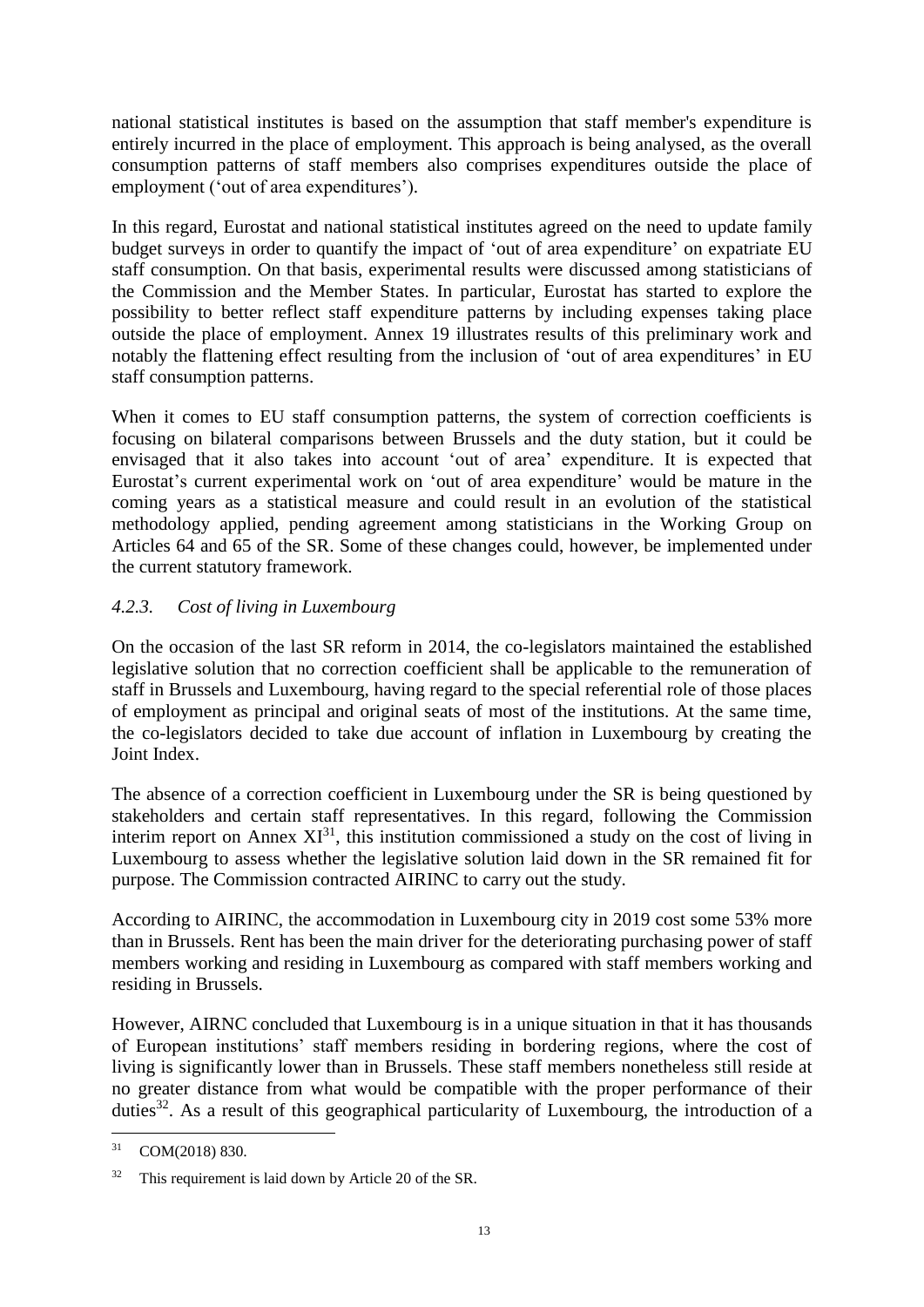correction coefficient calculated on the basis of the costs observed in Luxembourg may not fully grasp the particularities of Luxembourg as an EU place of employment<sup>33</sup>.

In addition, among 80 headings used by Eurostat to compare the differences between places of employment, housing is the main heading where the cost of living in Luxembourg is manifestly higher than that of Brussels $^{34}$ .

Moreover, some staff members may have acquired their dwellings at a time when the housing costs were lower or similar in Luxembourg compared to Brussels and have potentially experienced an asset price movement which sets them apart from new arrivals/existing staff who did not previously own property<sup>35</sup>.

Thus, it is considered that introducing a correction coefficient at this stage might not contribute to ensure equality of purchasing power among EU staff. In addition, introducing a correction coefficient solely on the basis of a divergent price level/trend for a single component may introduce an element of instability, if the price level/trend of that single component ceases to diverge in future.

In this regard, together with other institutions concerned, the Commission is f assessing measures allowing to effectively address high housing costs, to which some of the staff residing in Luxembourg is exposed. Such measures would allow to address Luxembourg's specifics and notably the situation of EU staff assigned in Luxembourg but residing in neighbouring countries.

A working group of representatives of the administrations of the EU Institutions with staff in Luxembourg is currently discussing the possibilities to address the challenges faced by most vulnerable staff members who are assigned to and reside in Luxembourg<sup>36</sup>.

In parallel, the Commission is looking into methodological developments on 'out of area expenditure', which could serve as an additional element in the reflection on the introduction of a correction coefficient for Luxembourg.

An assessment of the effects of the targeted social measure on the attractiveness of Luxembourg as a place of employment, together with the 'out of area expenditure' statistical work, should form part of the reflection on the opportunity to envisage any evolution in the current legal framework with a view of strengthening equality of purchasing power among EU staff.

 $\frac{1}{33}$ 

[https://ec.europa.eu/info/sites/default/files/study\\_on\\_the\\_cost\\_of\\_living\\_for\\_eu\\_staff\\_posted\\_in\\_luxembou](https://ec.europa.eu/info/sites/default/files/study_on_the_cost_of_living_for_eu_staff_posted_in_luxembourg_-_final_report_v26-09-2019_0_0.pdf) rg - final\_report\_v26-09-2019\_0\_0.pdf

<sup>&</sup>lt;sup>34</sup> As the EU begins to exit a long period of historically low inflation, and the economies of Luxembourg and Belgium continue to evolve, differences seem starting to appear for certain other goods and services such as healthcare, education, furnishings, alcoholic beverages and tobacco.

<sup>&</sup>lt;sup>35</sup> Arguably this may be true in other duty stations but to a much more limited extent as a result of recruitment turnover.

<sup>&</sup>lt;sup>36</sup> A social measure could be adopted pursuant to Article 1(e) of the SR and would be limited to lowest grades staff while taking due account of their individual situation.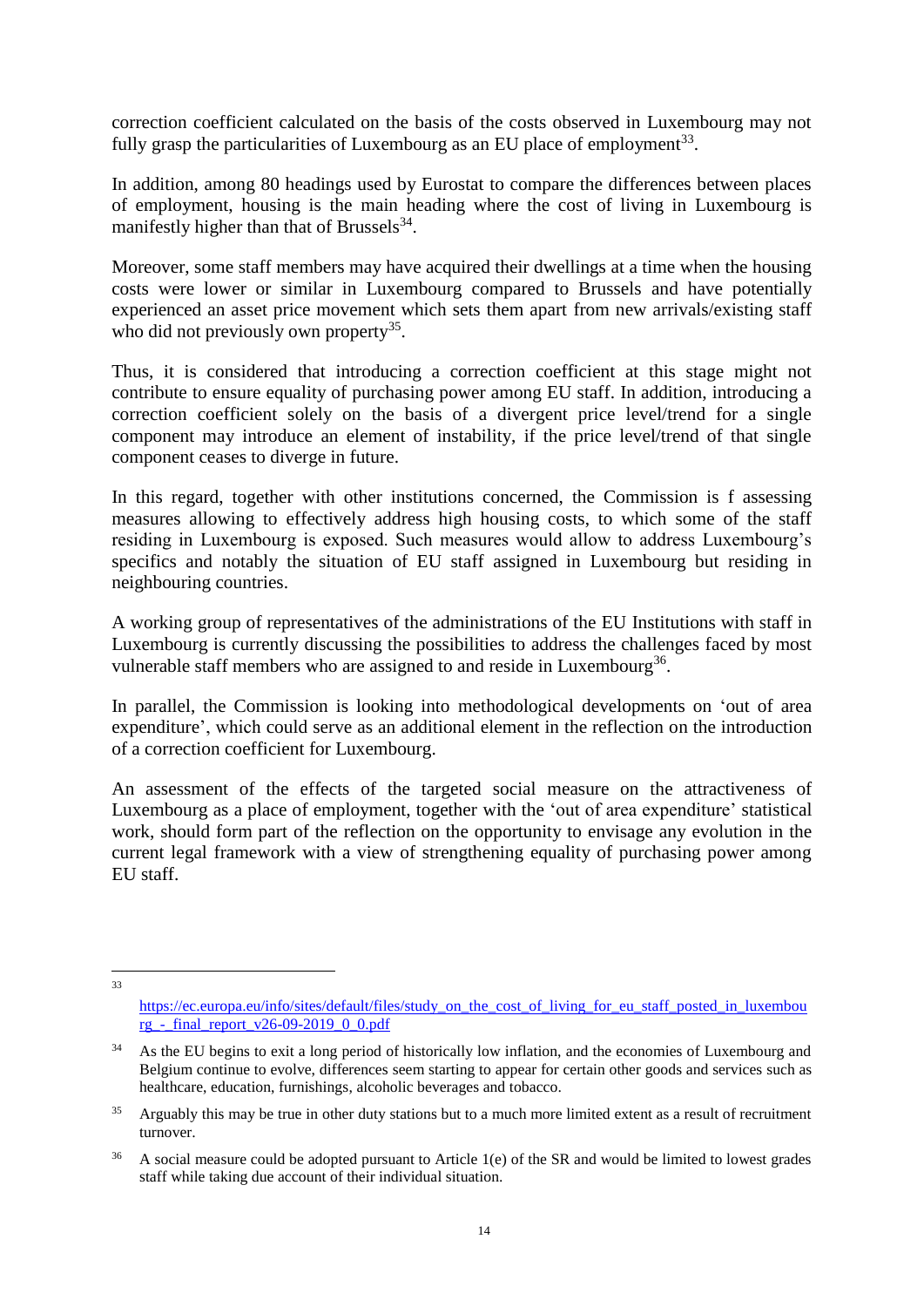# **5. CONCLUSIONS**

Article 15(3) of Annex XI to the SR provides for the continued application of the Method and Article 66a of the SR beyond 2023, as long as the European Parliament and the Council have not adopted a regulation on the basis of a Commission proposal.

Since 2014, the Commission observed unequal attractiveness among applicants to EPSO generalist competitions resulting in geographical imbalances among Commission staff. Over the same period, the evolution of EU staff remuneration (+3.4) only reached half of the change in the purchasing power of salaries in national civil services in central governments (+ 6.5).

At the same time, the automatic Method provided under Annex XI to the SR:

- put aside inter-institutional tensions and court cases known from the past, while remaining under the constant scrutiny of the European Parliament and the Council via the annual reports delivered by the Commission.
- proved its efficiency, including in 2020, when the automatic implementation of the exception clause limited salary increases in a time of economic downturn and generated net savings for the EU budget,
- resulted in moderated salary increases and prevented as from  $2015 EU$  staff from further losing purchasing power, by ensuring a cumulative annual update (114.3) close to the cumulative annual inflation measured by the Joint Index in Brussels and Luxembourg (110.6),
- resulted in a decrease of the purchasing power of EU staff by 0.2% in 2021,
- ensured EU staff's continued contribution to the consolidation of public finances in the Union by re-introducing a solidarity levy at an increased rate,
- withstood legal scrutiny before the European Courts in the few individual cases brought against it and avoided social tensions, as no major strikes took place in the Institutions during that period.

Therefore, at this stage, the Commission considers it necessary to further evaluate possible methodological improvements to the system of correction coefficients, as well as to assess the opportunity of broadening the sample of Member States used for the calculation of the GSI, before submitting a proposal to amend Annex XI to the SR.

Consequently, in line with Article 15(3) of Annex XI to the SR, the Commission will rely on the provisional application of the current Method beyond 2023, whilst ensuring the continued annual reporting to the European Parliament and the Council on data pertaining to the budgetary impact of remuneration and pensions.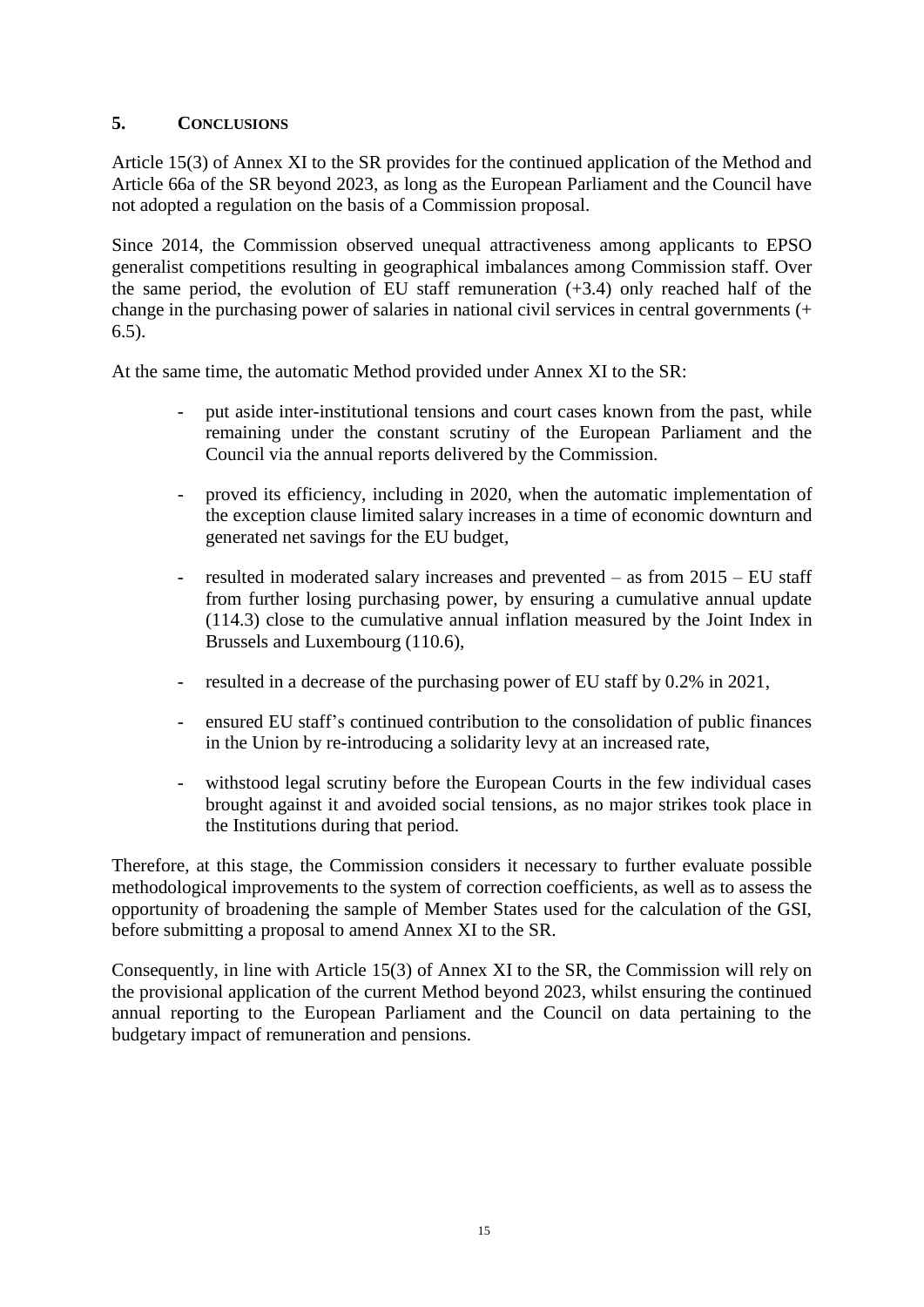#### **ANNEXES**

| AD'  | laureates sought | laureates delivered | <b>Fulfilment of needs</b> |
|------|------------------|---------------------|----------------------------|
| 2013 | 474              | 457                 | 96%                        |
| 2014 | 340              | 359                 | 106%                       |
| 2015 | 375              | 383                 | 102%                       |
| 2016 | 351              | 361                 | 103%                       |
| 2017 | 290              | 313                 | 108%                       |
| 2018 | 423              | 435                 | 103%                       |
| 2019 | 585              | 591                 | 101%                       |

Annex 1: EPSO non-linguistic AD competitions (all profiles) by publication year

Annex 2: Number of Participants to AD level Generalists open competitions (Source: EPSO)

|                  |       |                  |              |              |              |              |              |              | Avg     | Avg     | Avg         |
|------------------|-------|------------------|--------------|--------------|--------------|--------------|--------------|--------------|---------|---------|-------------|
|                  | 1998  | <b>September</b> | <b>March</b> | <b>March</b> | <b>March</b> | <b>March</b> | <b>March</b> | <b>March</b> | 2017-19 | 2014-15 | 2017-19     |
|                  |       | 2005             | 2010         | 2014         | 2015         | 2017         | 2018         | 2019         | vs Avg  | vs Avg  | vs Avg      |
|                  |       |                  |              |              |              |              |              |              | 1998-05 | 1998-05 | $2014 - 15$ |
| AT               | 755   | 1162             | 259          | 397          | 453          | 376          | 471          | 373          | $-58%$  | $-56%$  | $-4%$       |
| <b>BE</b>        | 2735  | 3905             | 1745         | 2036         | 2111         | 1635         | 1537         | 1423         | $-54%$  | $-38%$  | $-26%$      |
| <b>DK</b>        | 531   | 1179             | 130          | 273          | 233          | 153          | 161          | 169          | $-81%$  | $-70%$  | $-36%$      |
| $FI$             | 795   | 538              | 298          | 258          | 265          | 304          | 223          | 330          | $-57%$  | $-61%$  | $9\%$       |
| <b>FR</b>        | 3647  | 4745             | 1696         | 2015         | 2176         | 1668         | 1643         | 1623         | $-61%$  | $-50%$  | $-22%$      |
| <b>DE</b>        | 2836  | 3573             | 1418         | 1947         | 2115         | 1473         | 1521         | 1464         | $-54%$  | $-37%$  | $-27%$      |
| <b>EL</b>        | 1075  | 873              | 1381         | 1812         | 2146         | 2533         | 2164         | 1844         | 124%    | 103%    | 10%         |
| IE               | 425   | 279              | 153          | 182          | 172          | 167          | 176          | 191          | $-49%$  | $-50%$  | $1\%$       |
| IT               | 8918  | 7212             | 3676         | 4608         | 6982         | 5071         | 4712         | 5331         | $-38%$  | $-28%$  | $-13%$      |
| LU               | 106   | 92               | 33           | 42           | 70           | 56           | 54           | 67           | $-40%$  | $-43%$  | $5\%$       |
| <b>NL</b>        | 662   | 750              | 252          | 584          | 530          | 602          | 642          | 622          | $-12%$  | $-21%$  | 12%         |
| <b>PT</b>        | 1098  | 1746             | 556          | 1083         | 1133         | 736          | 629          | 595          | $-54%$  | $-22%$  | $-41%$      |
| <b>ES</b>        | 4335  | 3397             | 1786         | 3602         | 3818         | 3108         | 3050         | 3356         | $-18%$  | $-4%$   | $-15%$      |
| <b>SE</b>        | 1314  | 943              | 276          | 248          | 253          | 221          | 208          | 211          | $-81%$  | $-78%$  | $-15%$      |
| <b>EUR 14</b>    | 29232 | 30394            | 13659        | 19087        | 22457        | 18103        | 17191        | 17599        | $-41%$  | $-30%$  | $-15%$      |
| <b>CY</b>        |       | 189              | 84           | 117          | 157          | 123          | 143          | 143          |         |         | $0\%$       |
| CZ               |       | 420              | 319          | 283          | 348          | 214          | 235          | 404          |         |         | $-10%$      |
| EE               |       | 105              | 140          | 234          | 279          | 111          | 92           | 91           |         |         | $-62%$      |
| HU               |       | 667              | 572          | 747          | 673          | 459          | 442          | 380          |         |         | $-40%$      |
| LV               |       | 145              | 247          | 193          | 197          | 128          | 146          | 118          |         |         | $-33%$      |
| LT               |       | 342              | 447          | 377          | 468          | 290          | 302          | 267          |         |         | $-32%$      |
| <b>MT</b>        |       | 174              | 79           | 91           | 100          | 70           | 78           | 74           |         |         | $-23%$      |
| <b>PL</b>        |       | 1097             | 1086         | 1146         | 1300         | 855          | 838          | 778          |         |         | $-33%$      |
| <b>SK</b>        |       | 378              | 454          | 370          | 391          | 259          | 243          | 274          |         |         | $-32%$      |
| <b>SI</b>        |       | 201              | 209          | 237          | 318          | 201          | 196          | 162          |         |         | $-33%$      |
| <b>EUR 10</b>    | 29232 | 3718             | 3637         | 3795         | 4231         | 2710         | 2715         | 2691         |         |         | $-33%$      |
| <b>BG</b>        |       |                  | 1078         | 1065         | 1142         | 773          | 734          | 656          |         |         | $-35%$      |
| <b>RO</b>        |       |                  | 2332         | 2323         | 2278         | 1558         | 1530         | 1490         |         |         | $-34%$      |
| EUR <sub>2</sub> |       |                  | 3410         | 3388         | 3420         | 2331         | 2264         | 2146         |         |         | $-34%$      |
| <b>HR</b>        |       |                  |              | 725          | 713          | 435          | 393          | 372          |         |         | $-44%$      |

Competition of March 2010 was affected by special circumstances and took place only in 2013. It is therefore not considered for comparison purposes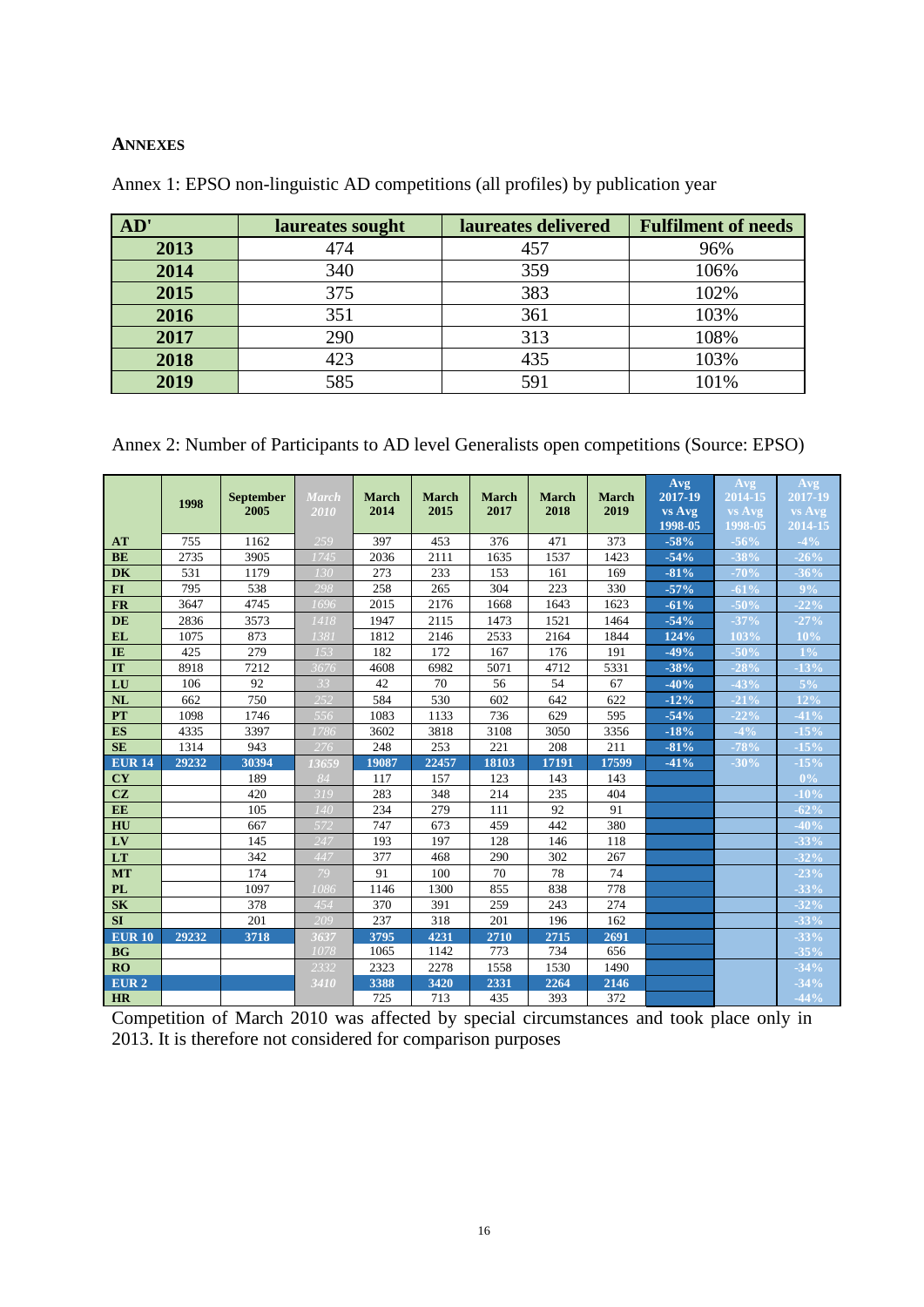

Annex 3: Number of Participants to administrator level generalists open competitions (by cluster)



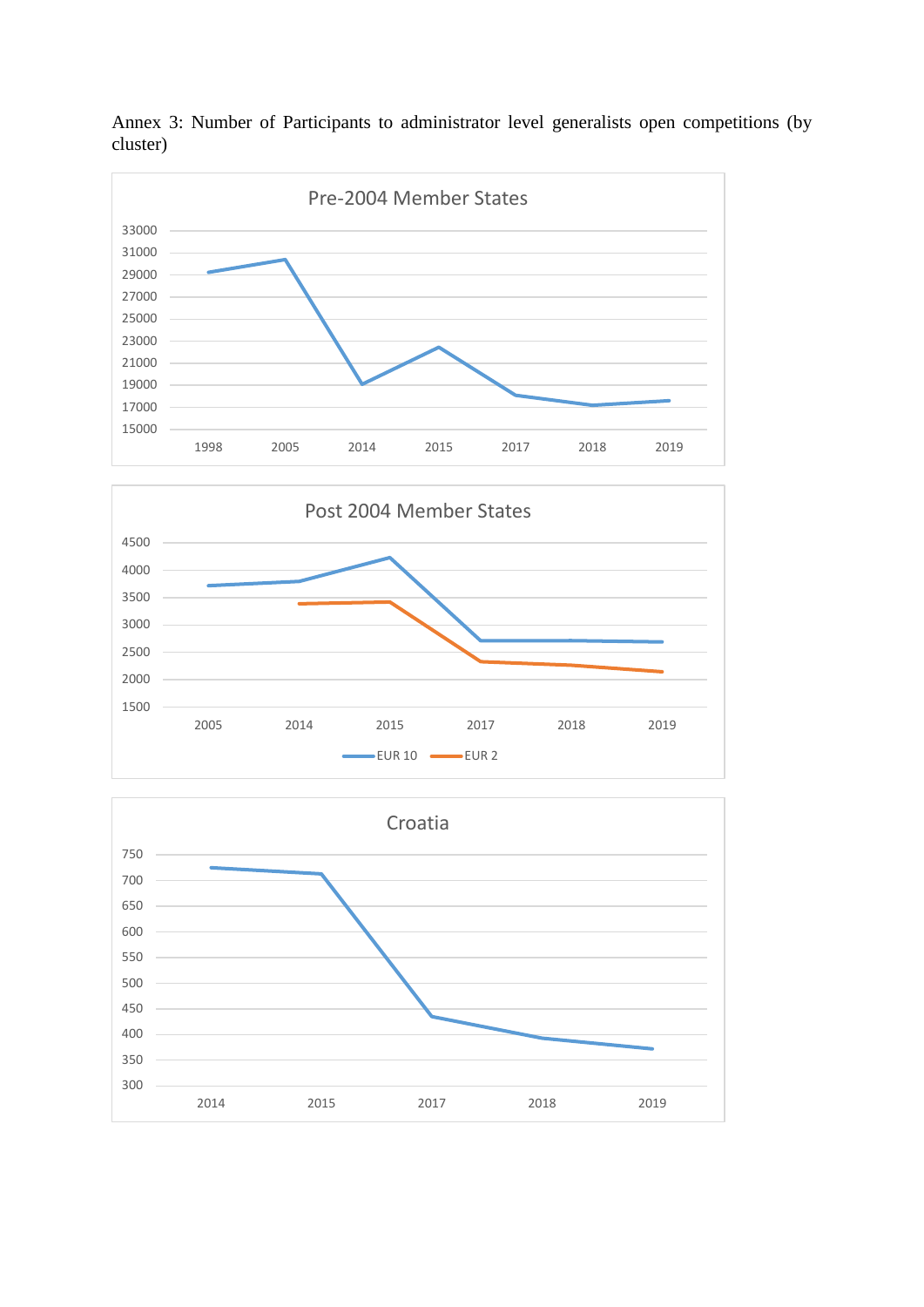| 2013 to 2019<br><b>Competitions</b> | <b>Applications</b><br>(number) | <b>Applications</b><br>per M.<br>habitants | <b>Applications</b><br>(share) | <b>Population</b><br>(share) | <b>Guiding</b><br>Rate | <b>Applications</b><br><b>VS</b><br><b>Population</b> | <b>Applications</b><br><b>VS</b><br><b>Guiding</b><br>Rate |
|-------------------------------------|---------------------------------|--------------------------------------------|--------------------------------|------------------------------|------------------------|-------------------------------------------------------|------------------------------------------------------------|
| <b>EL</b>                           | 19847                           | 1851                                       | 8,7%                           | 2,4%                         | 3,1%                   | 362%                                                  | 281%                                                       |
| <b>CY</b>                           | 1278                            | 1459                                       | 0,6%                           | 0,2%                         | 0,8%                   | 286%                                                  | 72%                                                        |
| <b>BE</b>                           | 16314                           | 1423                                       | 7,1%                           | 2,6%                         | 3,1%                   | 279%                                                  | 229%                                                       |
| <b>MT</b>                           | 676                             | 1370                                       | 0,3%                           | 0,1%                         | 0,6%                   | 268%                                                  | 46%                                                        |
| <b>BG</b>                           | 8722                            | 1246                                       | 3,8%                           | 1,6%                         | 2,4%                   | 244%                                                  | 158%                                                       |
| LT                                  | 3235                            | 1158                                       | 1,4%                           | 0.6%                         | 1,5%                   | 227%                                                  | 95%                                                        |
| <b>HR</b>                           | 4185                            | 1027                                       | 1,8%                           | 0,9%                         | 1,6%                   | 201%                                                  | 116%                                                       |
| <b>EE</b>                           | 1304                            | 984                                        | 0,6%                           | 0,3%                         | 0,8%                   | 193%                                                  | 71%                                                        |
| <b>RO</b>                           | 18236                           | 940                                        | 8,0%                           | 4,3%                         | 4,5%                   | 184%                                                  | 177%                                                       |
| <b>SI</b>                           | 1927                            | 926                                        | 0,8%                           | 0,5%                         | 1,0%                   | 181%                                                  | 88%                                                        |
| LU                                  | 524                             | 856                                        | 0,2%                           | 0,1%                         | 0,8%                   | 168%                                                  | 31%                                                        |
| LV                                  | 1577                            | 821                                        | 0,7%                           | 0,4%                         | 1,0%                   | 161%                                                  | 72%                                                        |
| PT                                  | 8397                            | 817                                        | 3,7%                           | 2,3%                         | 3,1%                   | 160%                                                  | 120%                                                       |
| IT                                  | 47460                           | 777                                        | 20,8%                          | 13,6%                        | 11,2%                  | 152%                                                  | 186%                                                       |
| <b>ES</b>                           | 29352                           | 625                                        | 12,8%                          | 10,5%                        | 8,9%                   | 122%                                                  | 144%                                                       |
| S <sub>K</sub>                      | 2963                            | 544                                        | 1,3%                           | 1,2%                         | 1,8%                   | 106%                                                  | 73%                                                        |
| HU                                  | 4862                            | 498                                        | 2,1%                           | 2,2%                         | 3,0%                   | 97%                                                   | 71%                                                        |
| <b>FI</b>                           | 2402                            | 436                                        | 1,1%                           | 1,2%                         | 1,8%                   | 85%                                                   | 59%                                                        |
| <b>AT</b>                           | 3296                            | 373                                        | 1,4%                           | 2,0%                         | 2,6%                   | 73%                                                   | 56%                                                        |
| IE                                  | 1656                            | 338                                        | 0,7%                           | 1,1%                         | 1,6%                   | 66%                                                   | 45%                                                        |
| <b>FR</b>                           | 17009                           | 254                                        | 7,4%                           | 15,0%                        | 11,6%                  | 50%                                                   | 64%                                                        |
| <b>DK</b>                           | 1459                            | 252                                        | 0,6%                           | 1,3%                         | 1,8%                   | 49%                                                   | 36%                                                        |
| NL                                  | 4338                            | 249                                        | 1,9%                           | 3,9%                         | 3,9%                   | 49%                                                   | 49%                                                        |
| CZ                                  | 2539                            | 241                                        | 1,1%                           | 2,4%                         | 3,1%                   | 47%                                                   | 36%                                                        |
| <b>PL</b>                           | 9025                            | 238                                        | 3,9%                           | 8,5%                         | 8,2%                   | 47%                                                   | 48%                                                        |
| SE                                  | 1880                            | 184                                        | 0,8%                           | 2,3%                         | 2,7%                   | 36%                                                   | 30%                                                        |
| <b>DE</b>                           | 14057                           | 169                                        | 6,2%                           | 18,5%                        | 13,8%                  | 33%                                                   | 45%                                                        |

Annex 4: Applications to EU competitions by nationality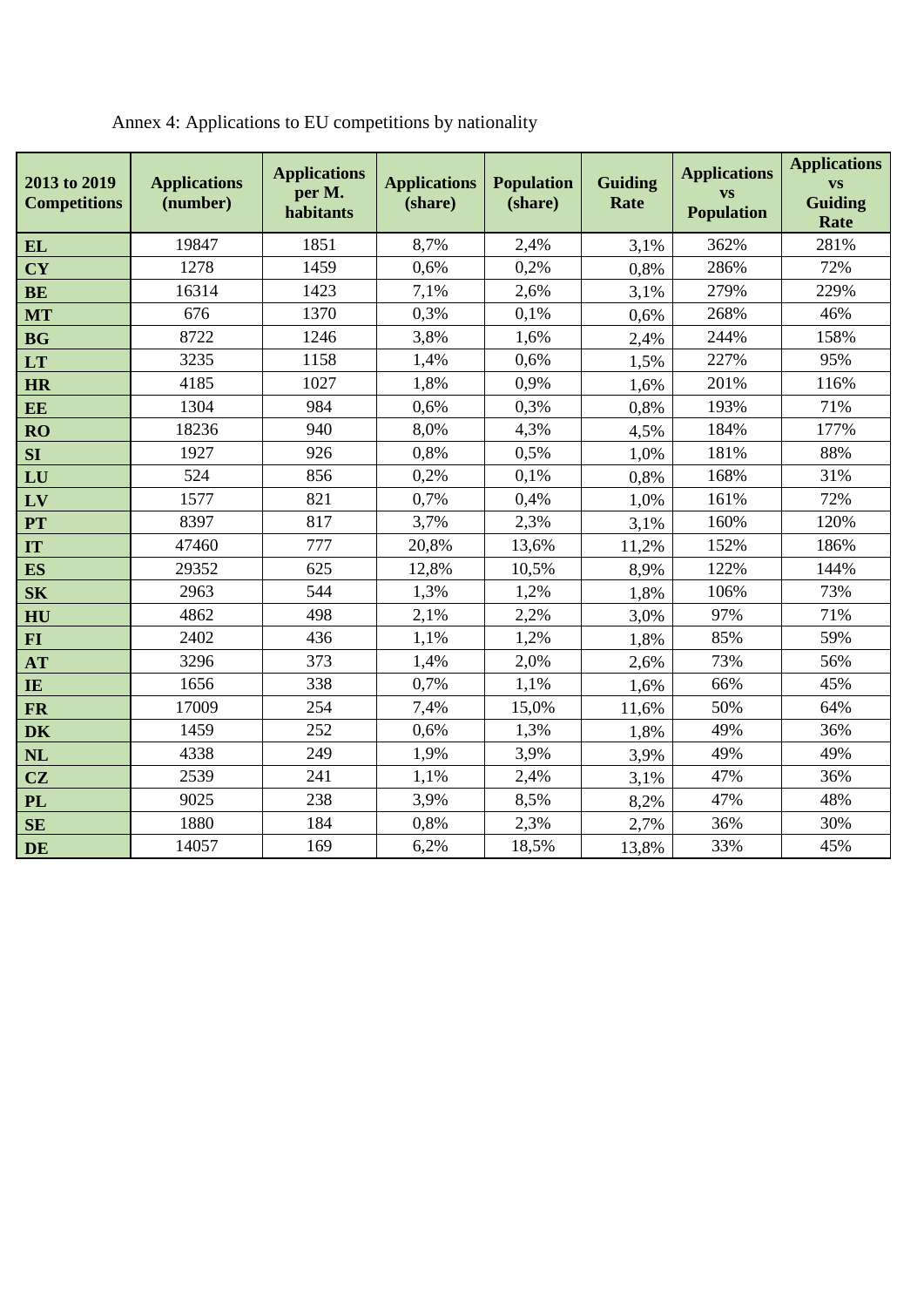#### Annex 5: Correlation between EU institutions' attractiveness and different macroeconomic and socioeconomic factors including remuneration

The correlation coefficient is a measure of [linear](https://en.wikipedia.org/wiki/Linear) [correlation](https://en.wikipedia.org/wiki/Correlation_and_dependence) between two sets of data. It is the ratio between the [covariance](https://en.wikipedia.org/wiki/Covariance) of two variables and the product of their [standard deviations;](https://en.wikipedia.org/wiki/Standard_deviation) thus, it is essentially a normalized measurement of the covariance, such that the result always has a value between -1 and 1. Any figure between -0.7 and -1 or between 0.7 and 1 is considered – in the framework of this report – as illustrating a strong correlation.

Among Member States included in the analysis, some were excluded, as their inclusion would have jeopardised the statistical soundness of correlations for the following reasons. Belgium was excluded because the overrepresentation of Belgian citizens among EPSO candidates is linked to the status of Brussels as the seat of several EU institutions. Cyprus, Luxembourg and Malta were excluded since the analysis of the share of candidates to EU competitions compared to the national population is not statistically sound, in light of their small population size. Hungary, Slovakia and Finland were excluded as their level of participation (comparing the level of participation with percentage of EU population) is between 80% and 120%, measured over seven years and therefore close to the target.

#### Annex 5.1: Correlation between net earnings and the level of participation to EU competitions – Eurostat data base

Annual net earnings in MS, i.e. the "net pay taken home", originate from the Eurostat database and stand for gross earnings from which income taxes and social contributions are deducted and to which family allowances are added. The analysis looks at annual net earnings in 2019 in Member States. Net earnings are calculated from four surveys carried out both in the private and public sector. To remove the effect of differences in price levels between Member States, purchasing power parities were used to have earnings expressed in purchasing power standards, in compliance with Eurostat standard methodology. Given that the European Institutions strive to attract both single candidates and candidates with families, two different datasets reflecting two different situations were considered. First, a single person with no children earning 167% of an average worker and second, a two-earner couple with two children, both earning 100% of the average worker earnings.

| <b>Member States</b>                             | BG   | CZ  | DK                       | DE                       | EE   | IE                       | <b>EL</b> | ES   | <b>FR</b>                | <b>HR</b> | IT   | LV   | LT   | NL                       | AT                       | PL  | <b>PT</b> | RO.  | -SI  | SE  |
|--------------------------------------------------|------|-----|--------------------------|--------------------------|------|--------------------------|-----------|------|--------------------------|-----------|------|------|------|--------------------------|--------------------------|-----|-----------|------|------|-----|
|                                                  |      |     |                          |                          |      |                          |           |      |                          |           |      |      |      |                          |                          |     |           |      |      |     |
| Share of candidates vs<br>share of<br>population | 244% | 47% | 49%                      | 33%                      | 193% | 66%                      | 362%      | 122% | 50%                      | 201%      | 152% | 161% | 227% | 49%                      | 73%                      | 47% | 160%      | 184% | 181% | 36% |
| Under represented $= -1$                         |      |     | $\overline{\phantom{0}}$ | $\overline{\phantom{0}}$ |      | $\overline{\phantom{0}}$ |           |      | $\overline{\phantom{a}}$ |           |      |      |      | $\overline{\phantom{0}}$ | $\overline{\phantom{0}}$ | -   |           |      |      | - 1 |
| Over represented $= 1$                           |      |     |                          |                          |      |                          |           |      |                          |           |      |      |      |                          |                          |     |           |      |      |     |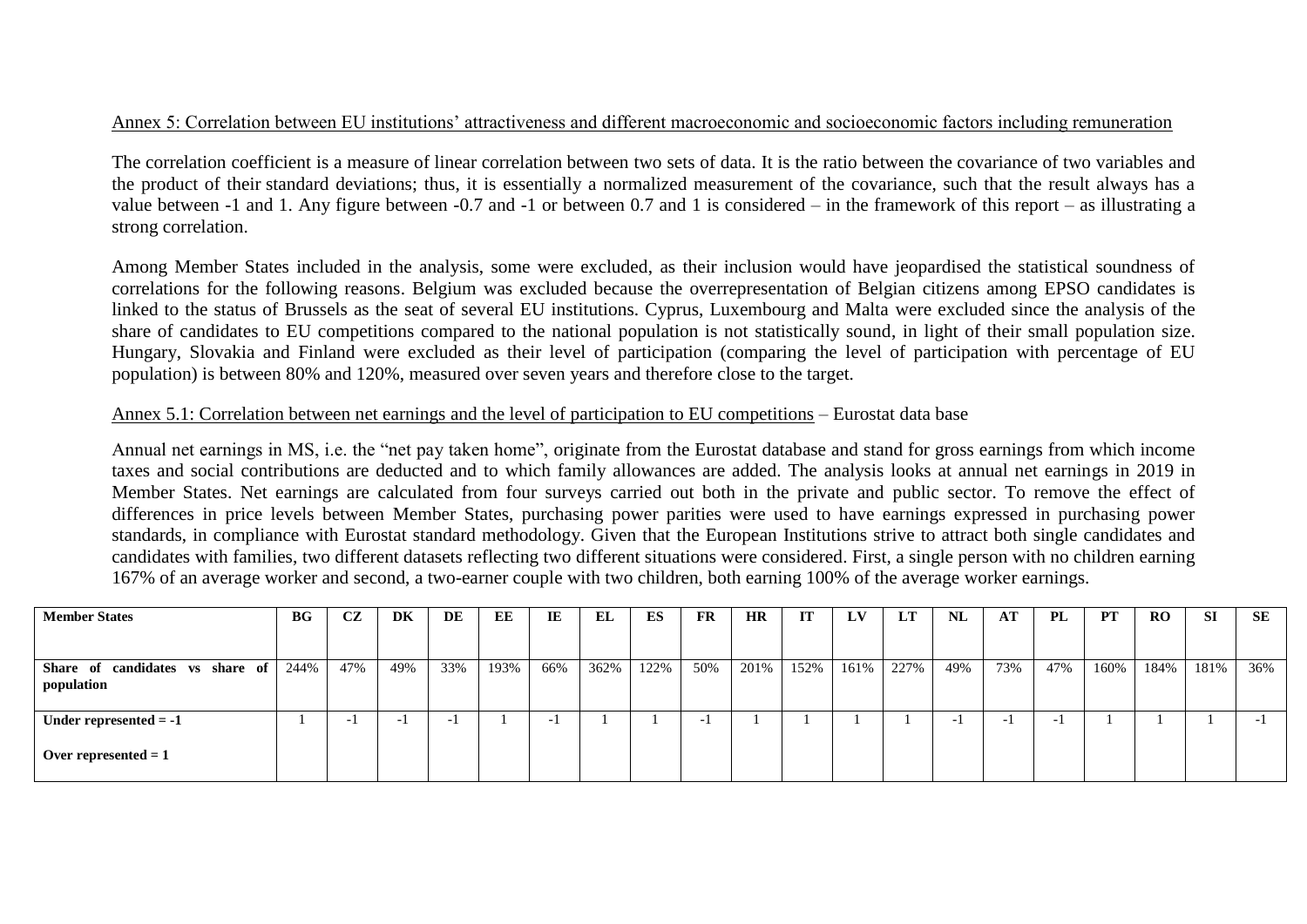| Net earnings in 2019 for a single<br>person without children earning<br>167% of the average earning (in<br>$PPS)$ . $BG = 1$ |                                                                                                                                              | 1.33 | 2.12 | 2.40 | 1.36 | 2.03 | 1.46 | 1.81 | 2.00 | 1.09 | 1.64    | 1.02 | 1.20 | 2.49 | 2.30 | 1.48 | 1.28 | 1.15 | 1.26 | 1.98 |
|------------------------------------------------------------------------------------------------------------------------------|----------------------------------------------------------------------------------------------------------------------------------------------|------|------|------|------|------|------|------|------|------|---------|------|------|------|------|------|------|------|------|------|
| Correlation                                                                                                                  |                                                                                                                                              |      |      |      |      |      |      |      |      |      | $-0.76$ |      |      |      |      |      |      |      |      |      |
|                                                                                                                              | 2.80<br>1.48<br>2.43<br>1.54<br>1.76<br>2.29<br>1.93<br>1.32<br>2.79<br>2.44<br>2.99<br>1.69<br>1.18<br>1.99<br>1.29<br>1.12<br>1.46<br>1.44 |      |      |      |      |      |      |      |      |      |         |      |      |      |      |      |      |      |      |      |
| Net earnings in 2019 for a couple<br>with two children, both earning                                                         |                                                                                                                                              |      |      |      |      |      |      |      |      |      |         |      |      |      |      |      |      |      |      | 2.41 |
| 100% of the average earning (in<br>$PPS)$ . $BG = 1$                                                                         |                                                                                                                                              |      |      |      |      |      |      |      |      |      |         |      |      |      |      |      |      |      |      |      |
|                                                                                                                              |                                                                                                                                              |      |      |      |      |      |      |      |      |      |         |      |      |      |      |      |      |      |      |      |
| Correlation                                                                                                                  |                                                                                                                                              |      |      |      |      |      |      |      |      |      | $-0.76$ |      |      |      |      |      |      |      |      |      |
|                                                                                                                              |                                                                                                                                              |      |      |      |      |      |      |      |      |      |         |      |      |      |      |      |      |      |      |      |

## Annex 5.2: Correlation between net earnings in Member States with the highest and lowest wages and the level of participation to EU competitions – Eurostat data base

When restricting the analysis to the Member States with the highest and lowest wages, the level of participation to EU competitions and the level of net earnings are almost perfectly correlated. This is particularly true for Germany, France, the Netherlands, Austria, Denmark, Ireland, Sweden, Portugal, Slovenia, Lithuania, Romania, Croatia, Latvia and Bulgaria. For mid-wage Member States, results are however more nuanced and require taking on board other socioeconomic factors.

| <b>Member States</b>                                | BG   | DK  | DE                       | IE  | <b>FR</b> | HR   | LV   | LT   | NL                       | AT  | PT   | <b>RO</b> | SI   | <b>SE</b> |
|-----------------------------------------------------|------|-----|--------------------------|-----|-----------|------|------|------|--------------------------|-----|------|-----------|------|-----------|
|                                                     |      |     |                          |     |           |      |      |      |                          |     |      |           |      |           |
| candidates vs<br>share of<br>Share of<br>population | 244% | 49% | 33%                      | 66% | 50%       | 201% | 161% | 227% | 49%                      | 73% | 160% | 184%      | 181% | 36%       |
| Under represented $= -1$                            |      | - 1 | $\overline{\phantom{0}}$ |     | - 1       |      |      |      | $\overline{\phantom{0}}$ | $-$ |      |           |      | - 1       |
| Over represented $= 1$                              |      |     |                          |     |           |      |      |      |                          |     |      |           |      |           |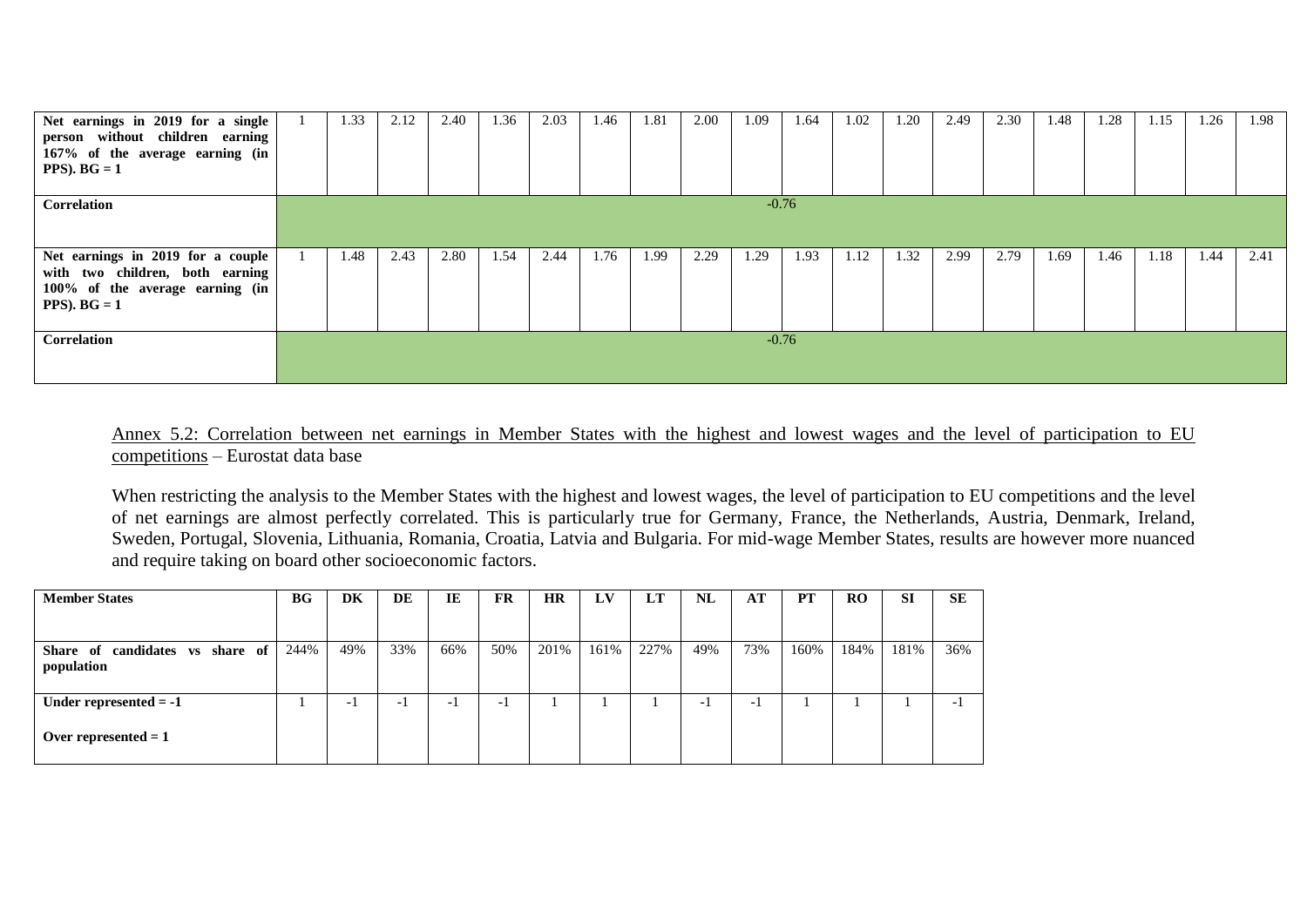| Net earnings in 2019 for a single<br>person without children earning<br>167% of the average earning (in<br>$PPS)$ . $BG = 1$ | 2.12                                                                                                            | 2.40 | 2.03 | 2.00 | 1.09 | 1.02 | 1.20    | 2.49 | 2.30 | 1.28 | 1.15 | 1.26 | 1.98 |  |
|------------------------------------------------------------------------------------------------------------------------------|-----------------------------------------------------------------------------------------------------------------|------|------|------|------|------|---------|------|------|------|------|------|------|--|
| <b>Correlation</b>                                                                                                           | $-0.96$<br>2.43<br>2.80<br>2.29<br>2.79<br>2.41<br>2.44<br>1.29<br>1.32<br>2.99<br>1.18<br>1.12<br>1.46<br>1.44 |      |      |      |      |      |         |      |      |      |      |      |      |  |
| Net earnings in 2019 for a couple<br>with two children, both earning<br>100% of the average earning (in<br>PPS). $BG = 1$    |                                                                                                                 |      |      |      |      |      |         |      |      |      |      |      |      |  |
| Correlation                                                                                                                  |                                                                                                                 |      |      |      |      |      | $-0.96$ |      |      |      |      |      |      |  |

## Annex 5.3: Correlation between unemployment levels and the level of participation to EU competitions – Eurostat data base

In this Annex, it is assessed whether the economic situation in Member States determines, to some extent, the willingness to work in a foreign country and for the European Institutions. A macroeconomic indicator that might influence this choice is the unemployment rate, also provided by Eurostat. In order to match the demographics of EPSO candidates, only unemployed persons aged between 25 and 49 in the second quarter of 2019 were incorporated in the analysis.

| <b>Member States</b>                          | BG   | CZ                       | <b>DK</b>                | DE                       | EE   | IE                       | EL        | <b>ES</b>    | <b>FR</b>                | <b>HR</b> | IT        | LV      | <b>LT</b> | NL                       | AT                       | <b>PL</b>                | <b>PT</b> | RO   | <b>SI</b> | <b>SE</b>                |
|-----------------------------------------------|------|--------------------------|--------------------------|--------------------------|------|--------------------------|-----------|--------------|--------------------------|-----------|-----------|---------|-----------|--------------------------|--------------------------|--------------------------|-----------|------|-----------|--------------------------|
|                                               |      |                          |                          |                          |      |                          |           |              |                          |           |           |         |           |                          |                          |                          |           |      |           |                          |
| Share of candidates vs share of<br>population | 244% | 47%                      | 49%                      | 33%                      | 193% | 66%                      | 362%      | 122%         | 50%                      | 201%      | 152%      | 161%    | 227%      | 49%                      | 73%                      | 47%                      | 160%      | 184% | 181%      | 36%                      |
| Under represented $= -1$                      |      | $\overline{\phantom{0}}$ | $\overline{\phantom{0}}$ | $\overline{\phantom{0}}$ |      | $\overline{\phantom{0}}$ |           |              | $\overline{\phantom{0}}$ |           |           |         |           | $\overline{\phantom{0}}$ | $\overline{\phantom{a}}$ | $\overline{\phantom{0}}$ |           |      |           | $\overline{\phantom{0}}$ |
| Over represented $= 1$                        |      |                          |                          |                          |      |                          |           |              |                          |           |           |         |           |                          |                          |                          |           |      |           |                          |
| <b>Unemployment level</b>                     | 4.3% | 1.8%                     | 4.8%                     | 3.2%                     | 4.0% | 4.2%                     | 17.6<br>% | 12.7<br>$\%$ | 7.5%                     | 6.9%      | 10.5<br>% | $6.1\%$ | 6.0%      | 2.5%                     | 4.5%                     | 2.9%                     | 5.3%      | 3.2% | 3.9%      | 5.3%                     |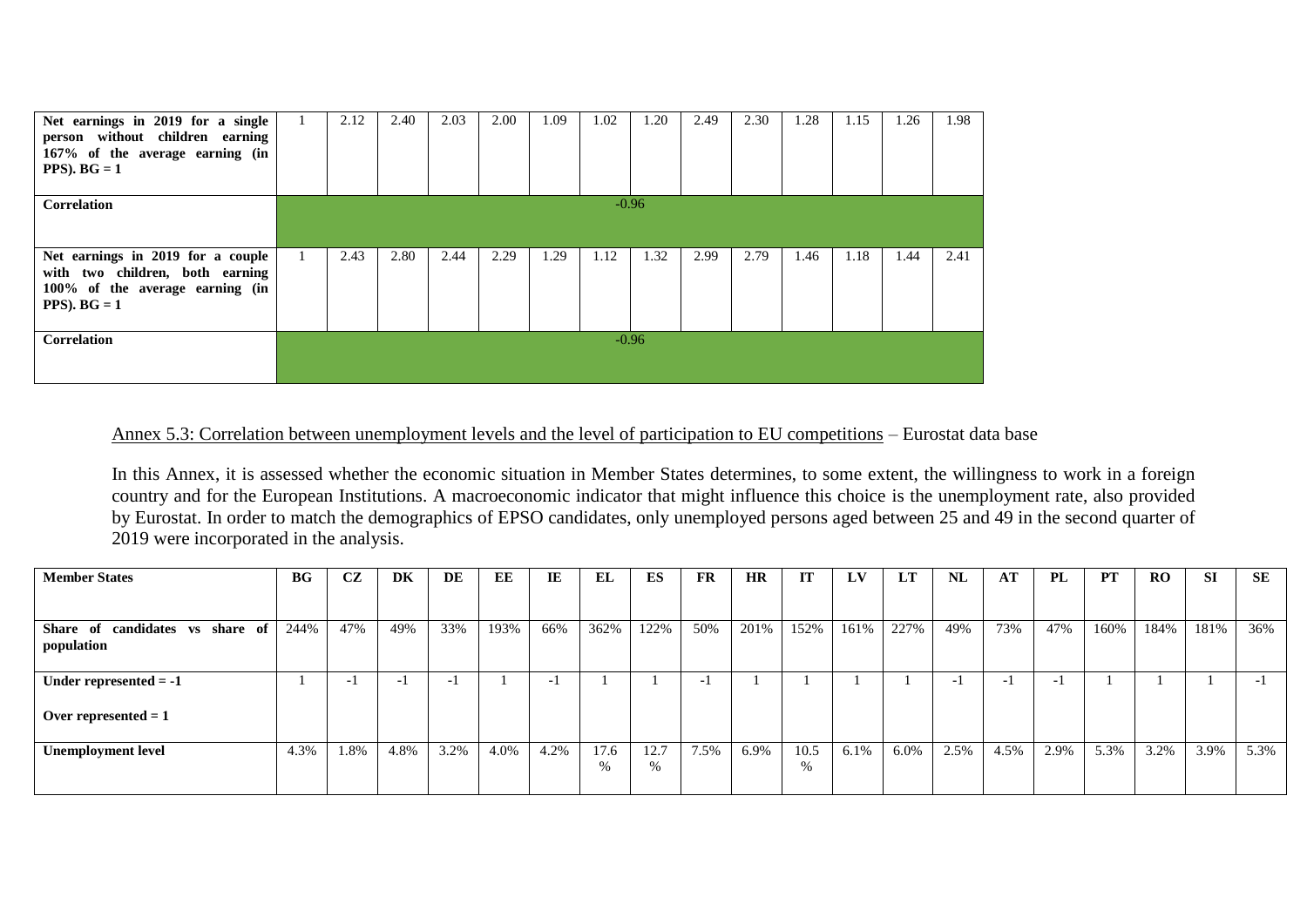$\overline{a}$ 

Annex 5.4: Correlation between the perception of national employment situation and the level of participation to EU competitions – Eurobarometer 2019)

Among the more than 200 questions in the Eurobarometer<sup>37</sup>, one relates to the judgment citizens have on the employment situation in their country.

| <b>Member States</b>                                                                                 | BG   | CZ   | DK  | <b>DE</b> | EE   | IE  | EL   | ES   | FR  | <b>HR</b> | <b>IT</b> | LV   | <b>LT</b> | NL   | AT  | <b>PL</b> | <b>PT</b> | <b>RO</b> | <b>SI</b> | <b>SE</b> |
|------------------------------------------------------------------------------------------------------|------|------|-----|-----------|------|-----|------|------|-----|-----------|-----------|------|-----------|------|-----|-----------|-----------|-----------|-----------|-----------|
|                                                                                                      |      |      |     |           |      |     |      |      |     |           |           |      |           |      |     |           |           |           |           |           |
| Share of candidates vs share of<br>population                                                        | 244% | 47%  | 49% | 33%       | 193% | 66% | 362% | 122% | 50% | 201%      | 152%      | 161% | 227%      | 49%  | 73% | 47%       | 160%      | 184%      | 181%      | 36%       |
| Under represented $= -1$                                                                             |      | $-1$ |     | $-1$      |      | - 1 |      |      | - 1 |           |           |      |           | $-1$ | - 1 | - 1       |           |           |           | $-1$      |
| Over represented $= 1$                                                                               |      |      |     |           |      |     |      |      |     |           |           |      |           |      |     |           |           |           |           |           |
| Percentage of the population who<br>thinks that the employment situation<br>in their country is good | 28%  | 80%  | 90% | 73%       | 60%  | 65% | 7%   | 13%  | 22% | 24%       | 14%       | 37%  | 45%       | 85%  | 66% | 65%       | 38%       | 38%       | 45%       | 65%       |
| Correlation                                                                                          |      |      |     |           |      |     |      |      |     |           | $-0.73$   |      |           |      |     |           |           |           |           |           |

<sup>&</sup>lt;sup>37</sup> The Eurobarometer is a set of surveys that are used by the EU Institutions to monitor public opinion on various topics. In the context of this study, data come from the standard Eurobarometer 92 carried out in all EU Member States at the end of 2019.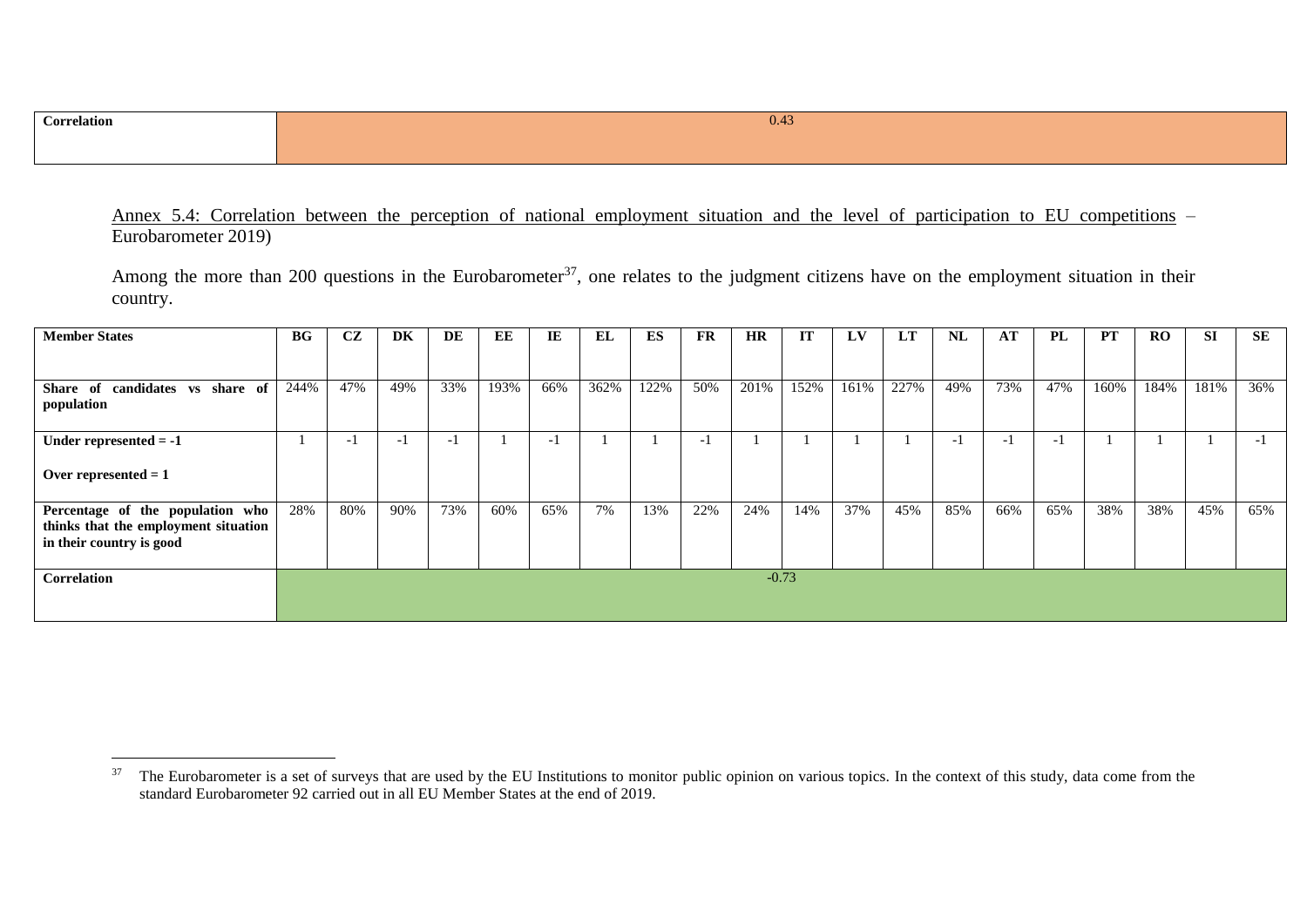#### Annex 5.5: Correlation between the perception of the EU and the level of participation to EU competitions – Eurobarometer 2019

Many questions in the Eurobarometer address the image that citizens have about the European Union as a whole and the EU Institutions in particular. Even though EPSO candidates may not be necessarily representative of the EU citizens (in terms of age groups in particular), it may be posited that citizens in Member States that subscribe the most to the European project are those more likely to apply to the EU competitions.

| <b>Member States</b>                                                | $\bf{B}$ <b>G</b> | CZ  | <b>DK</b> | DE  | EE   | IE                       | EL   | <b>ES</b> | <b>FR</b> | <b>HR</b> | IT      | LV   | LT   | NL   | AT             | <b>PL</b>                | <b>PT</b> | <b>RO</b> | <b>SI</b> | SE   |
|---------------------------------------------------------------------|-------------------|-----|-----------|-----|------|--------------------------|------|-----------|-----------|-----------|---------|------|------|------|----------------|--------------------------|-----------|-----------|-----------|------|
|                                                                     |                   |     |           |     |      |                          |      |           |           |           |         |      |      |      |                |                          |           |           |           |      |
| Share of candidates vs<br>share of<br>population                    | 244%              | 47% | 49%       | 33% | 193% | 66%                      | 362% | 122%      | 50%       | 201%      | 152%    | 161% | 227% | 49%  | 73%            | 47%                      | 160%      | 184%      | 181%      | 36%  |
| Under represented $= -1$                                            |                   | - 1 | - 1       | - 1 |      | $\overline{\phantom{0}}$ |      |           | $\sim$    |           |         |      |      | $-1$ | $\overline{a}$ | $\overline{\phantom{0}}$ |           |           |           | $-1$ |
| Over represented $= 1$                                              |                   |     |           |     |      |                          |      |           |           |           |         |      |      |      |                |                          |           |           |           |      |
| Percentage of the population who<br>have a positive image of the EU | 61%               | 31% | 55%       | 50% | 49%  | 63%                      | 31%  | 39%       | 36%       | 41%       | 33%     | 42%  | 50%  | 43%  | 38%            | 50%                      | 59%       | 52%       | 44%       | 50%  |
| Correlation                                                         |                   |     |           |     |      |                          |      |           |           |           | $-0.04$ |      |      |      |                |                          |           |           |           |      |
|                                                                     |                   |     |           |     |      |                          |      |           |           |           |         |      |      |      |                |                          |           |           |           |      |

#### Annex 5.6: Correlation between personal financial prospects and the level of participation to EU competitions – Eurobarometer 2019

In the Eurobarometer, citizens are asked to provide their expectations regarding the financial situation of their household in the following year. Expectations on the personal financial situation are dependent on global employment prospects, as well as on personal considerations regarding expected salary level, job stability, etc.

| <b>Member States</b>                          | <b>BG</b> | СZ  | DK  | DE  | EE   | IE  | EL   | ES   | FR  | HR   | IT   | LV   | LT   | NL  | AT  | PL  | PТ   | <b>RO</b> | SI   | SE  |
|-----------------------------------------------|-----------|-----|-----|-----|------|-----|------|------|-----|------|------|------|------|-----|-----|-----|------|-----------|------|-----|
| Share of candidates vs share of<br>population | 244%      | 47% | 49% | 33% | 193% | 66% | 362% | 122% | 50% | 201% | 152% | 161% | 227% | 49% | 73% | 47% | 160% | 184%      | 181% | 36% |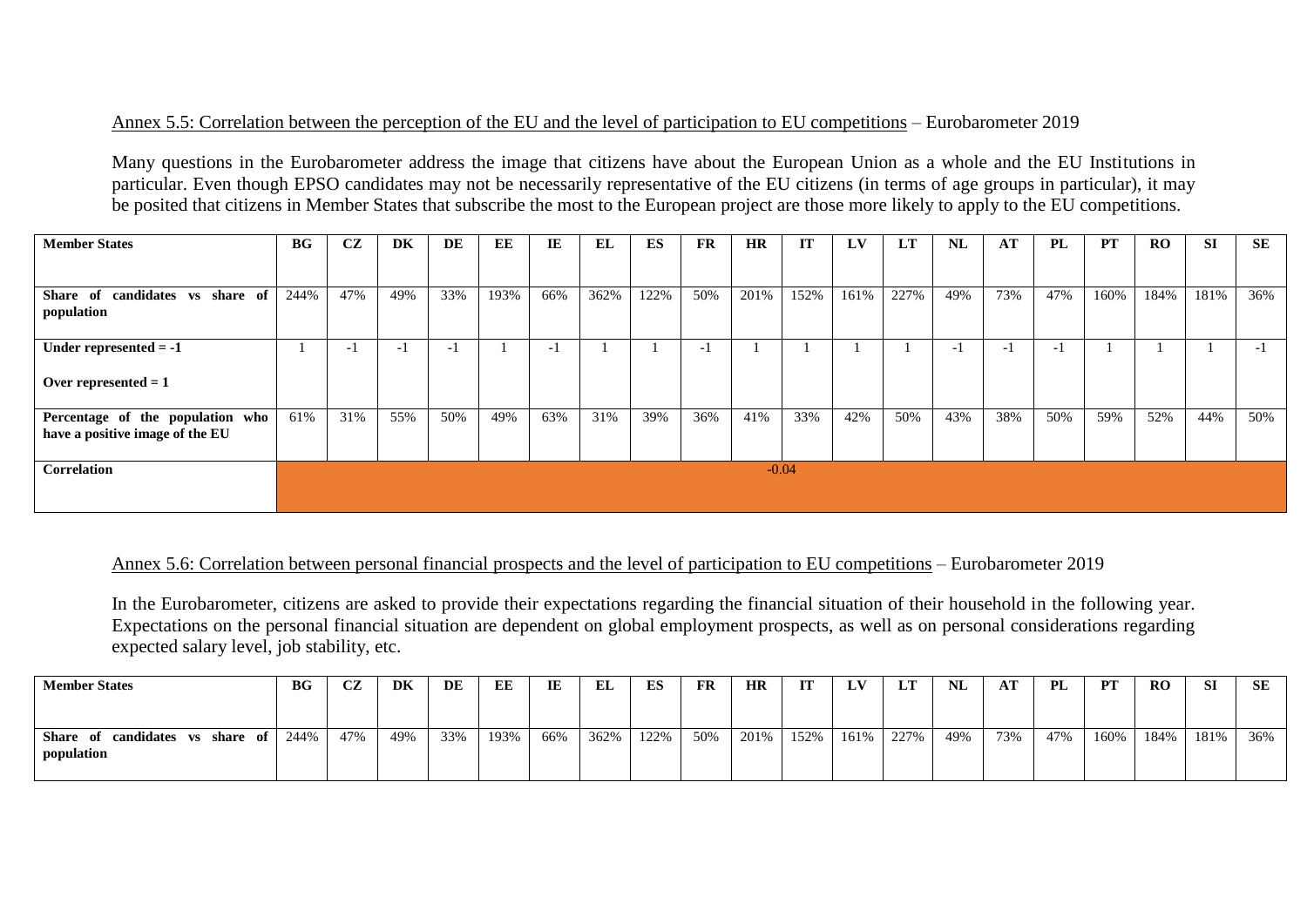| Under represented $= -1$                                                                                                       |     | $\overline{\phantom{0}}$ | -   | <b>-</b> |     | $\overline{\phantom{0}}$ |     |     | $\overline{\phantom{0}}$ |     |         |     |     | $\overline{\phantom{0}}$ | $\overline{\phantom{0}}$ |     |     |     |     | $\overline{\phantom{0}}$ |
|--------------------------------------------------------------------------------------------------------------------------------|-----|--------------------------|-----|----------|-----|--------------------------|-----|-----|--------------------------|-----|---------|-----|-----|--------------------------|--------------------------|-----|-----|-----|-----|--------------------------|
| Over represented $= 1$                                                                                                         |     |                          |     |          |     |                          |     |     |                          |     |         |     |     |                          |                          |     |     |     |     |                          |
| Percentage of the population who<br>their<br>financial<br>think that<br>own<br>situation will improve in the next 12<br>months | 26% | 24%                      | 21% | 17%      | 31% | 18%                      | 23% | 20% | 24%                      | 29% | 23%     | 31% | 25% | 15%                      | 16%                      | 23% | 27% | 31% | 20% | 27%                      |
| Correlation                                                                                                                    |     |                          |     |          |     |                          |     |     |                          |     | $-0.56$ |     |     |                          |                          |     |     |     |     |                          |

# Annex 5.7: Correlation between the OECD better life index and the level of participation to EU competitions – OECD

The OECD's 'better life index' is a set of statistics aiming at comparing well-being across countries. Well-being encompasses material living conditions, housing conditions, employment, education, etc. For comparability purposes, the indicator chosen in the context of the study is the overall life satisfaction.

| <b>Member States</b>                          | BG   | CZ  | DK  | DE  | EE   | IE  | EL   | <b>ES</b> | <b>FR</b> | <b>HR</b> | <b>IT</b> | LV   | <b>LT</b> | NL  | AT  | <b>PL</b>      | <b>PT</b> | <b>RO</b> | <b>SI</b> | SE   |
|-----------------------------------------------|------|-----|-----|-----|------|-----|------|-----------|-----------|-----------|-----------|------|-----------|-----|-----|----------------|-----------|-----------|-----------|------|
|                                               |      |     |     |     |      |     |      |           |           |           |           |      |           |     |     |                |           |           |           |      |
| Share of candidates vs share of<br>population | 244% | 47% | 49% | 33% | 193% | 66% | 362% | 122%      | 50%       | 201%      | 152%      | 161% | 227%      | 49% | 73% | 47%            | 160%      | 184%      | 181%      | 36%  |
| Under represented $= -1$                      |      | - 1 | - 1 | - 1 |      | - 1 |      |           | - 1       |           |           |      |           | - 1 | -1  | $\overline{a}$ |           |           |           | $-1$ |
| Over represented $= 1$                        |      |     |     |     |      |     |      |           |           |           |           |      |           |     |     |                |           |           |           |      |
| <b>OECD</b> better life index                 |      | 6.7 | 7.6 | 7.0 | 5.7  | 7.0 | 5.4  | 6.3       | 6.5       |           | 6.0       | 5.9  | 5.9       | 7.4 | 7.1 | 6.1            | 5.4       |           | 5.9       | 7.3  |
| Correlation                                   |      |     |     |     |      |     |      |           |           |           | $-0.84$   |      |           |     |     |                |           |           |           |      |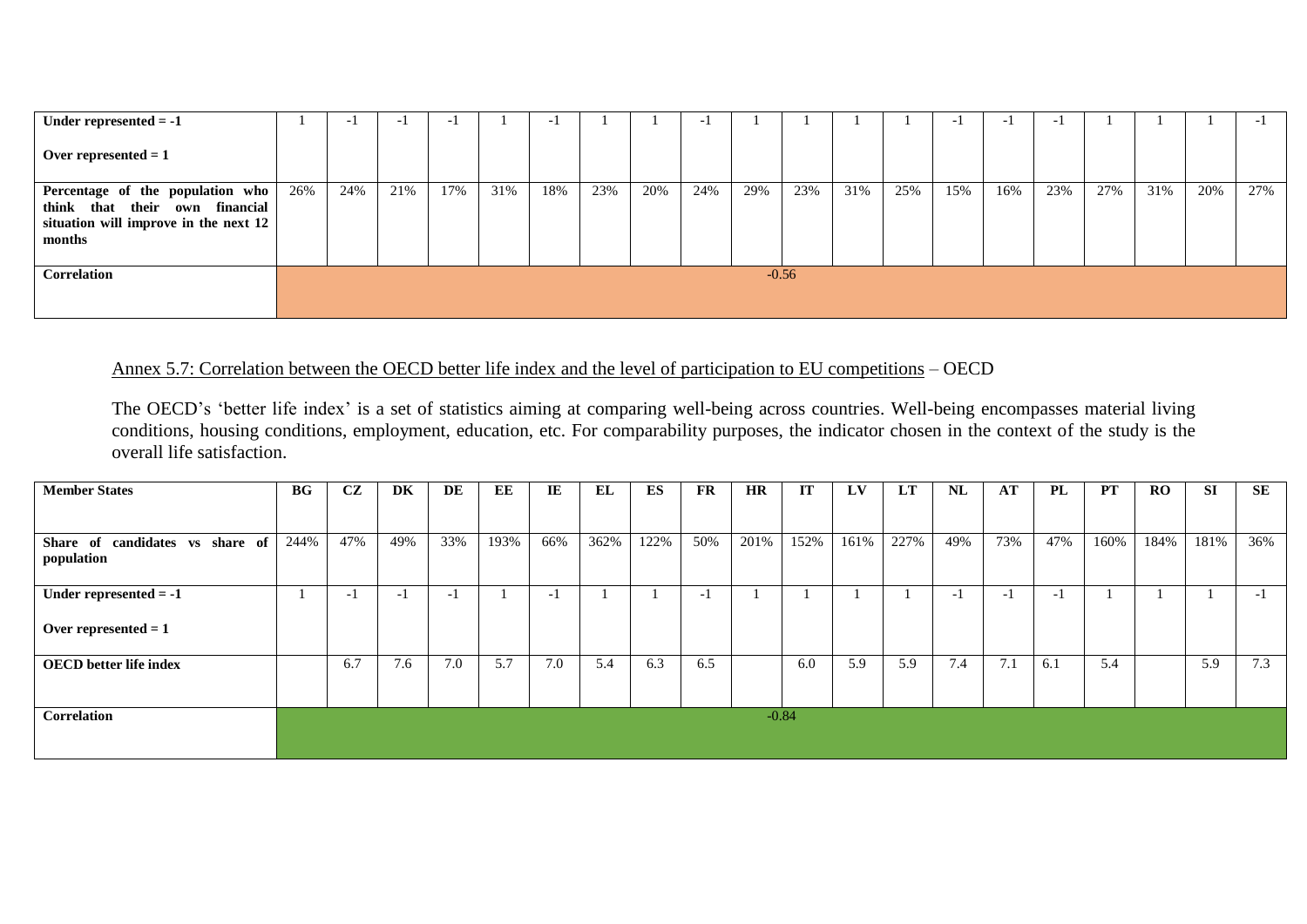|      | <b>BE</b> | <b>DE</b> | <b>ES</b> | <b>FR</b> | IT   | LU  | <b>NL</b> | AT  | <b>PL</b> | <b>SE</b> | <b>UK</b> | <b>EU 11</b> |
|------|-----------|-----------|-----------|-----------|------|-----|-----------|-----|-----------|-----------|-----------|--------------|
| 2014 | 2,6       | 19,6      | 8,2       | 14,1      | 11,8 | 0,3 | 4,5       | 2,2 | 5,0       | 2,4       | 13,8      | 84,5         |
| 2015 | 2,6       | 19,9      | 8,2       | 13,9      | 11,5 | 0,3 | 4,3       | 2,2 | 5,1       | 2,4       | 14,0      | 84,4         |
| 2016 | 2,6       | 19,7      | 8,2       | 13,8      | 11,3 | 0,3 | 4,3       | 2,2 | 5,2       | 2,4       | 14,0      | 84,0         |
| 2017 | 2,6       | 19,9      | 8,3       | 13,7      | 11,5 | 0,3 | 4,2       | 2,2 | 5,1       | 2,4       | 13,8      | 84,0         |
| 2018 | 2,6       | 19,9      | 8,3       | 13,5      | 11,4 | 0,3 | 4,3       | 2,2 | 5,2       | 2,4       | 13,7      | 83,8         |
| 2019 | 2,6       | 19,8      | 8,2       | 13,5      | 11,3 | 0,3 | 4,3       | 2,2 | 5,3       | 2,4       | 13,6      | 83,5         |
| 2020 | 2,6       | 19,4      | 8,2       | 13,8      | 11,1 | 0,3 | 4,3       | 2,2 | 5,4       | 2,4       | 13,5      | 83,2         |
| 2021 | 3,0       | 22,5      | 9,1       | 15,7      | 12,4 | 0,4 | 5,2       | 2,5 | 6,5       | 2,8       |           | 80,1         |

Annex 6: Evolution of the sample of Member States and their respective weight  $(2014 = 100)$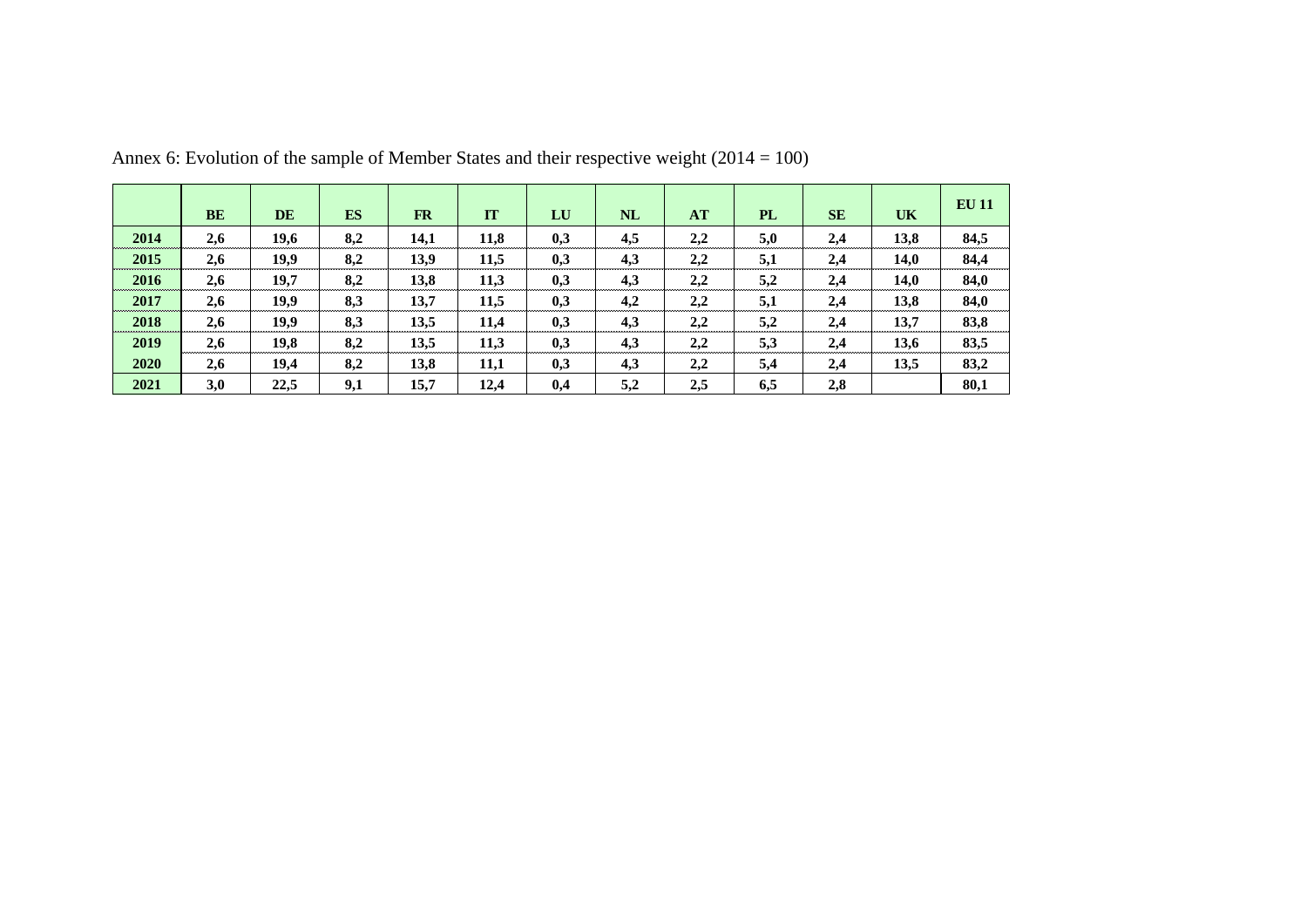|                | $[1]$     | $[2]$     | $[3]$     | $[4]$     | $[5]$ | [6]   | $[7]$ | [8]   | [9]       | $[10]$    | $[11]$         |
|----------------|-----------|-----------|-----------|-----------|-------|-------|-------|-------|-----------|-----------|----------------|
|                | <b>BE</b> | <b>DE</b> | <b>ES</b> | <b>FR</b> | IT    | LU    | NL    | AT    | <b>PL</b> | <b>SE</b> | <b>UK</b>      |
| 2015           | 99,6      | 102,9     | 101,2     | 100,3     | 100,4 | 101,2 | 100,7 | 100,7 | 101,7     | 101,9     | 100,5          |
| 2016           | 101,2     | 100,8     | 105,9     | 100,1     | 100,2 | 99,2  | 106,2 | 104,3 | 107,7     | 102,9     | 100,6          |
| 2017           | 100,5     | 102,2     | 99,3      | 101,5     | 99,5  | 102,3 | 97,5  | 99,1  | 101,7     | 98,6      | 98,8           |
| 2018           | 99,2      | 100,7     | 96,8      | 97,6      | 102,4 | 98,6  | 101,3 | 99,6  | 99,2      | 100,6     | 98,7           |
| 2019           | 102,1     | 101,3     | 102,3     | 99,1      | 99,5  | 101,5 | 100,8 | 100,9 | 98,5      | 102,2     | 100,6          |
| 2020           | 101,6     | 101,5     | 102,5     | 100,1     | 104,3 | 102,2 | 102,3 | 105,7 | 107,2     | 101,2     | 103,2          |
| 2021           | 97,7      | 100,1     | 99,5      | 99,2      | 98,7  | 96,7  | 100,2 | 99,1  | 103,8     | 100,0     | $\ddot{\cdot}$ |
|                |           |           |           |           |       |       |       |       |           |           |                |
| simple average | 100,3     | 101,4     | 101,1     | 99,7      | 100,7 | 100,2 | 101,3 | 101,3 | 102,8     | 101,1     | 100,4          |

Annex 7: Annual specific indicators of Member States from the sample (2014 = 100)

Annex 8: Cumulative annual specific indicators of Member States from the sample (2014 = 100)

|      | $[1]$     | $[2]$     | $[3]$     | $[4]$     | $[5]$     | [6]   | $[7]$     | [8]   | $[9]$     | $[10]$    | $[11]$         |
|------|-----------|-----------|-----------|-----------|-----------|-------|-----------|-------|-----------|-----------|----------------|
|      | <b>BE</b> | <b>DE</b> | <b>ES</b> | <b>FR</b> | <b>IT</b> | LU    | <b>NL</b> | AT    | <b>PL</b> | <b>SE</b> | <b>UK</b>      |
| 2015 | 99,6      | 102,9     | 101,2     | 100,3     | 100,4     | 101,2 | 100,7     | 100,7 | 101,7     | 101,9     | 100,5          |
| 2016 | 100,8     | 103,7     | 107,2     | 100,4     | 100,6     | 100,4 | 106,9     | 105,0 | 109,5     | 104,9     | 101,1          |
| 2017 | 101,3     | 106,0     | 106,4     | 101,9     | 100,1     | 102,7 | 104,2     | 104,1 | 111,4     | 103,4     | 99,9           |
| 2018 | 100.5     | 106,7     | 103,0     | 99,5      | 102,5     | 101,3 | 105,6     | 103,7 | 110,5     | 104,0     | 98,6           |
| 2019 | 102.6     | 108,1     | 105,4     | 98,6      | 102,0     | 102,8 | 106,4     | 104,6 | 108,8     | 106,3     | 99,2           |
| 2020 | 104,2     | 109,7     | 108,0     | 98,7      | 106,4     | 105,1 | 108,8     | 110,6 | 116,6     | 107,6     | 102,4          |
| 2021 | 101,8     | 109,8     | 107,5     | 97,9      | 105,0     | 101,6 | 109,0     | 109,6 | 121,0     | 107,6     | $\ddot{\cdot}$ |
|      |           |           |           |           |           |       |           |       |           |           |                |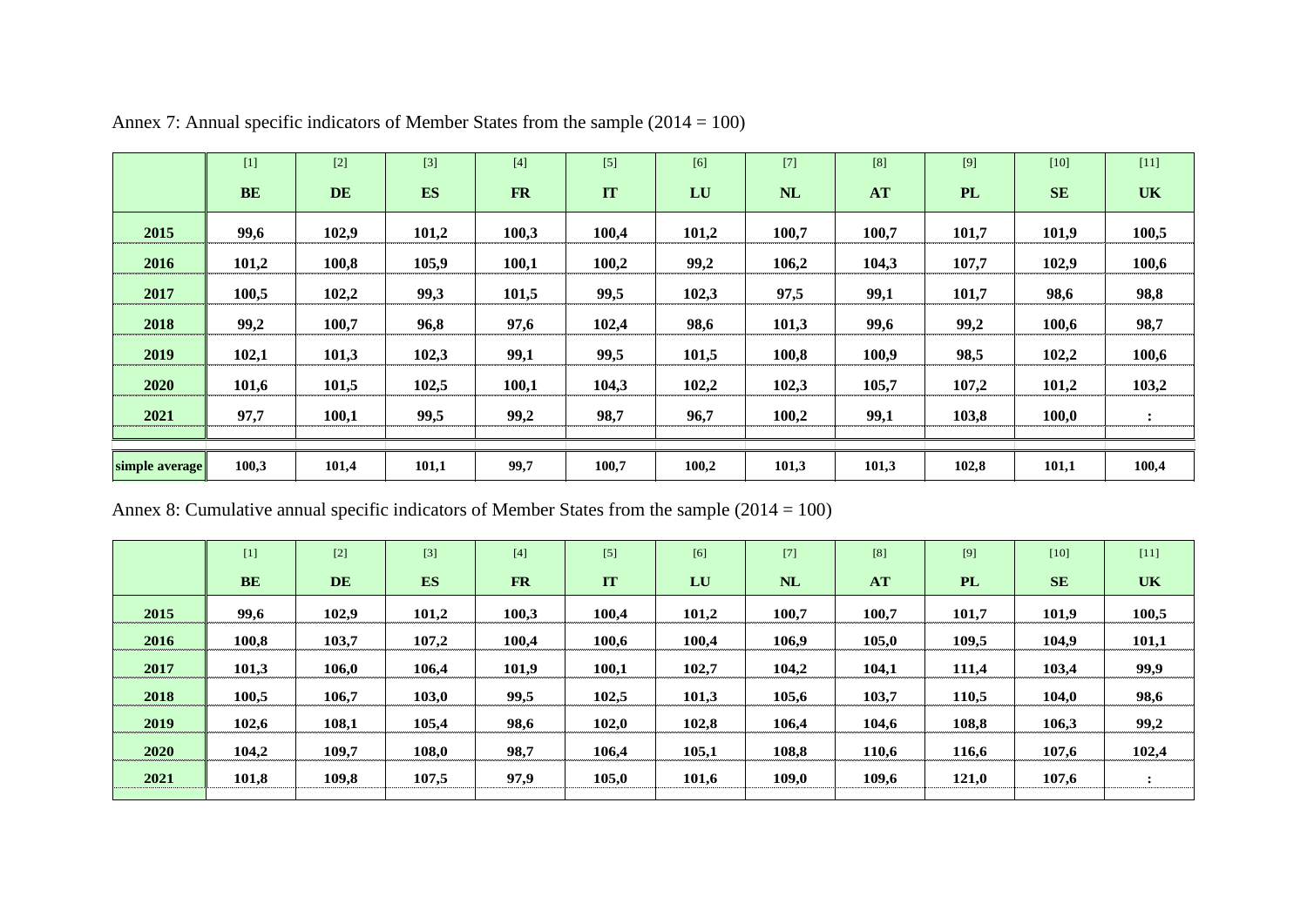Annex 9: Calculated and applied Global Specific Indicator



Annex 10: Global Specific Indicator, Joint Index and annual update (2014 = 100)

|      | <b>GSI</b> | <b>Cumulative</b><br>$2014 = 100$ | <b>Joint</b><br><b>Index</b> | <b>Cumulative</b><br>$2014 = 100$ | <b>Annual</b><br>update | Cumulative   <br>$2014 = 100$ |
|------|------------|-----------------------------------|------------------------------|-----------------------------------|-------------------------|-------------------------------|
| 2015 | 101,2      | 101,2                             | 101,2                        | 101,2                             | 102,4                   | 102,4                         |
| 2016 | 101,9      | 103,1                             | 101,4                        | 102,6                             | 103.3                   | 105,8                         |
| 2017 | 100,4      | 103,5                             | 101,1                        | 103,7                             | 101,5                   | 107,4                         |
| 2018 | 99,6       | 103,1                             | 102,1                        | 105,9                             | 101,7                   | 109,2                         |
| 2019 | 100,5      | 103,6                             | 101,5                        | 107,5                             | 102,0                   | 111,4                         |
| 2020 | 102,5      | 103,6                             | 100,7                        | 108,3                             | 100,7                   | 112,2                         |
| 2021 | 99,8       | 103,4                             | 102,1                        | 110.6                             | 101,9                   | 114,3                         |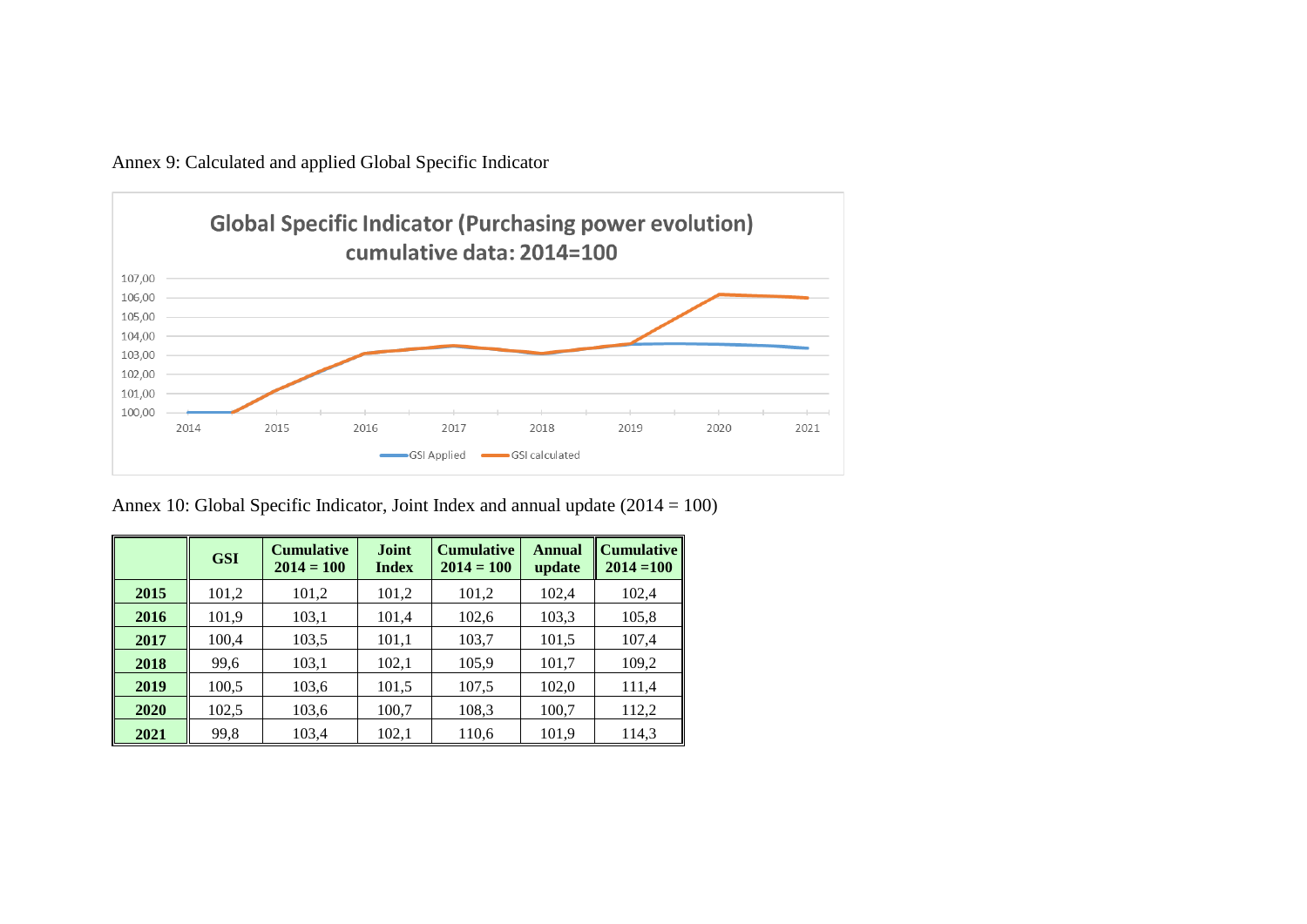

Annex 11: Comparison of alternative GSI calculated based on different samples

Annex 12: Annual specific indicators of all Member States (2014 = 100)

|      |           | $[2]$ | $[3]$ | [4]       | $[5]$ | [6]   | [7]          | [8]   | $[9]$ | $[10]$ | [11]      | $[12]$ | $[13]$ | $[14]$ | $[15]$    | [16]  | $[17]$ | [18]      | $[19]$ | $[20]$ | $[21]$ | $[22]$    | $[23]$         | $[24]$    | $[25]$    | $[26]$       | $[27]$    | $[28]$    |
|------|-----------|-------|-------|-----------|-------|-------|--------------|-------|-------|--------|-----------|--------|--------|--------|-----------|-------|--------|-----------|--------|--------|--------|-----------|----------------|-----------|-----------|--------------|-----------|-----------|
|      | <b>BE</b> | BG    | CZ    | <b>DK</b> | DE    | EE    | $\mathbb{E}$ | EL.   | ES    | FR     | <b>HR</b> | IT     |        | LV     | <b>LT</b> | LU    | HU     | <b>MT</b> | NL     | AT     | PL     | <b>PT</b> | R <sub>0</sub> | <b>SI</b> | <b>SK</b> | $\mathbf{F}$ | <b>SE</b> | <b>UK</b> |
| 2015 | 99.6      | 101,8 | 101,2 | 99.7      | 102.9 | 105.4 | 100.9        | 101.1 | 101.2 | 100,3  | 99.9      | 100.4  | 102.1  | 108.8  | 102,4     | 101,2 | 100,6  | 101.1     | 100.7  | 100,7  | 101,7  | 96.7      | 104.7          | 100,8     | 101.0     | 100.0        | 101,9     | 100,5     |
| 2016 | 101,2     | 105,9 | 134,9 | 100,7     | 100,8 | 113,3 | 103,6        | 100,0 | 105,9 | 100,1  | 102,3     | 100,2  | 102,0  | 106,3  | 102,7     | 99,2  | 101,9  | 101,8     | 106,2  | 104,3  | 107,7  | 101,9     | 111,9          | 101,9     | 108,5     | 100,3        | 102,9     | 100,6     |
| 2017 | 100.5     | 102,5 | 106.9 | 101,0     | 102,2 | 98,7  | 103.7        | 99,1  | 99.3  | 101,5  | 102,4     | 99.5   | 100,3  | 95,0   | 99,3      | 102.3 | 109,1  | 101,1     | 97,5   | 99,1   | 101,7  | 101,0     | 111,0          | 100,5     | 109.2     | 99,1         | 98,6      | 98,8      |
| 2018 | 99.2      | 117,3 | 110.7 | 102.0     | 100,7 | 100,5 | 102,7        | 98.9  | 96.8  | 97.6   | 108,7     | 102.4  | 100,0  | 103,7  | 100,2     | 98.6  | 100,5  | 102,2     | 101.3  | 99,6   | 99.2   | 99.2      | 109,2          | 98.6      | 113,5     | 99,9         | 100,6     | 98,7      |
| 2019 | 102,1     | 104,3 | 97.9  | 100,5     | 101,3 | 108,5 | 99,9         | 100,1 | 102,3 | 99,1   | 102,5     | 99,5   | 101,2  | 100,7  | 113,6     | 101,5 | 97,4   | 100,9     | 100,8  | 100.9  | 98.5   | 99,8      | 108,3          | 102,0     | 112,3     | 102,7        | 102,2     | 100,6     |
| 2020 | 101.6     | 104.7 | 99.5  | 101.7     | 101,5 | 102.1 | 102.2        | 102.9 | 102,5 | 100.1  | 104.7     | 104.3  | 103,2  | 104,1  | 107.3     | 102,2 | 102,1  | 102,0     | 102.3  | 105,7  | 107,2  | 100,2     | 98,1           | 105,4     | 115.0     | 101,1        | 101,2     | 103,2     |
| 2021 | 97.7      | 110,4 | 106,2 | 99,6      | 100,1 | 112,5 | 100,3        | 99,4  | 99,5  | 99,2   | 102,3     | 98,7   | 99.3   | 100,8  | 100,7     | 96,7  | 101,7  | 105,0     | 100.2  | 99,1   | 103,8  | 101,2     | 98,1           | 98,9      | 106,2     | 100,6        | 100,0     |           |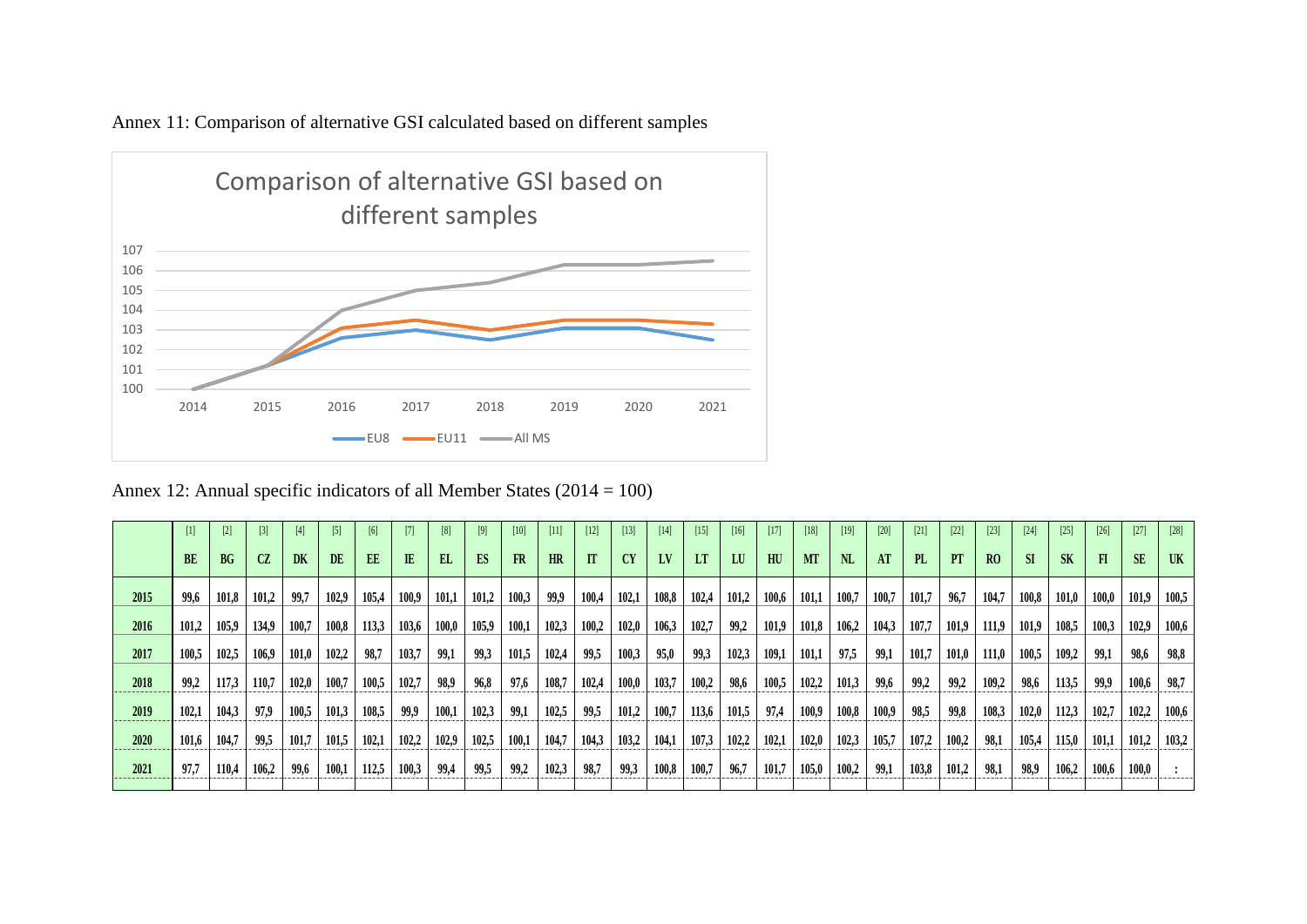|      |           |       | $\lceil 3 \rceil$ | [4]       | $[5]$     | [6]       |              | [8]   |           | [10]  |       | $[12]$ | $[13]$    | $[14]$ | $[15]$ | $[16]$ | $[17]$ | $[18]$    | [19]      | [20]  | [21]  | $[22]$ | $[23]$ | $[24]$    | $[25]$    | $[26]$ | $[27]$    | $[28]$ |
|------|-----------|-------|-------------------|-----------|-----------|-----------|--------------|-------|-----------|-------|-------|--------|-----------|--------|--------|--------|--------|-----------|-----------|-------|-------|--------|--------|-----------|-----------|--------|-----------|--------|
|      | <b>BE</b> | BG    | CZ                | <b>DK</b> | <b>DE</b> | <b>EE</b> | $\mathbb{E}$ | EL.   | <b>ES</b> | FR    | HR    | IT     | <b>CY</b> | LV     | LT     | LU     | HU     | <b>MT</b> | <b>NL</b> | AT    | PL    | PT     | RO     | <b>SI</b> | <b>SK</b> | F1     | <b>SE</b> | UK     |
| 2015 | 99.6      | 101,8 | 101,2             | 99.7      | 102,9     | 105.4     | 100.9        | 101.1 | 101,2     | 100,3 | 99.9  | 100.4  | 102,1     | 108,8  | 102,4  | 101,2  | 100,6  | 101,1     | 100.7     | 100,7 | 101,7 | 96.7   | 104.7  | 100,8     | 101,0     | 100.0  | 101,9     | 100,5  |
| 2016 | 100.8     | 107,8 | 136,5             | 100.4     | 103,7     | 119.4     | 104,5        | 101,1 | 107,2     | 100,4 | 102,2 | 100,6  | 104,1     | 115,7  | 105,2  | 100,4  | 102,5  | 102,9     | 106,9     | 105,0 | 109,5 | 98,5   | 117,2  | 102,7     | 109,6     | 100,3  | 104,9     | 101,1  |
| 2017 | 101,3     | 110,5 | 145,9             | 101,4     | 106,0     | 117,8     | 108,4        | 100,2 | 106,4     | 101,9 | 104,7 | 100,1  | 104,4     | 109,9  | 104,5  | 102,7  | 111,8  | 104,0     | 104,2     | 104,1 | 111,4 | 99,5   | 130,1  | 103,2     | 119,7     | 99,4   | 103,4     | 99,9   |
| 2018 | 100,5     | 129,6 | 161.5             | 103.4     | 106.7     | 118.4     | 111,3        | 99,1  | 103,0     | 99,5  | 113,8 | 102,5  | 104,4     | 114,0  | 104,7  | 101,3  | 112,4  | 106,3     | 105,6     | 103,7 | 110,5 | 98,7   | 142.1  | 101,8     | 135,9     | 99,3   | 104,0     | 98,6   |
| 2019 | 102.6     | 135.2 | 158.1             | 103,9     | 108,1     | 128,5     | 111.2        | 99.2  | 105,4     | 98,6  | 116.6 | 102.0  | 105,7     | 114,8  | 118,9  | 102.8  | 109.5  | 107.3     | 106,4     | 104,6 | 108,8 | 98,5   | 153,9  | 103,8     | 152,6     | 102.0  | 106,3     | 99,2   |
| 2020 | 104.2     | 141,6 | 157,3             | 105.7     | 109,7     | 131,2     | 113,6        | 102,1 | 108,0     | 98,7  | 122,1 | 106,4  | 109,1     | 119,5  | 127,6  | 105,1  | 111,8  | 109,4     | 108,8     | 110,6 | 116,6 | 98,7   | 151,0  | 109,4     | 175,5     | 103,1  | 107.6     | 102,4  |
| 2021 | 101,8     | 156,3 | 167,1             | 105,3     | 109,8     | 147,6     | 113,9        | 101,5 | 107,5     | 97,9  | 124,9 | 105,0  | 108,3     | 120,5  | 128,5  | 101,6  | 113,7  | 114,9     | 109,0     | 109,6 | 121,0 | 99,9   | 148,1  | 108,2     | 186,4     | 103,7  | 107,6     |        |
|      |           |       |                   |           |           |           |              |       |           |       |       |        |           |        |        |        |        |           |           |       |       |        |        |           |           |        |           |        |

Annex 13: Cumulative annual specific indicators of all Member States (2014 = 100)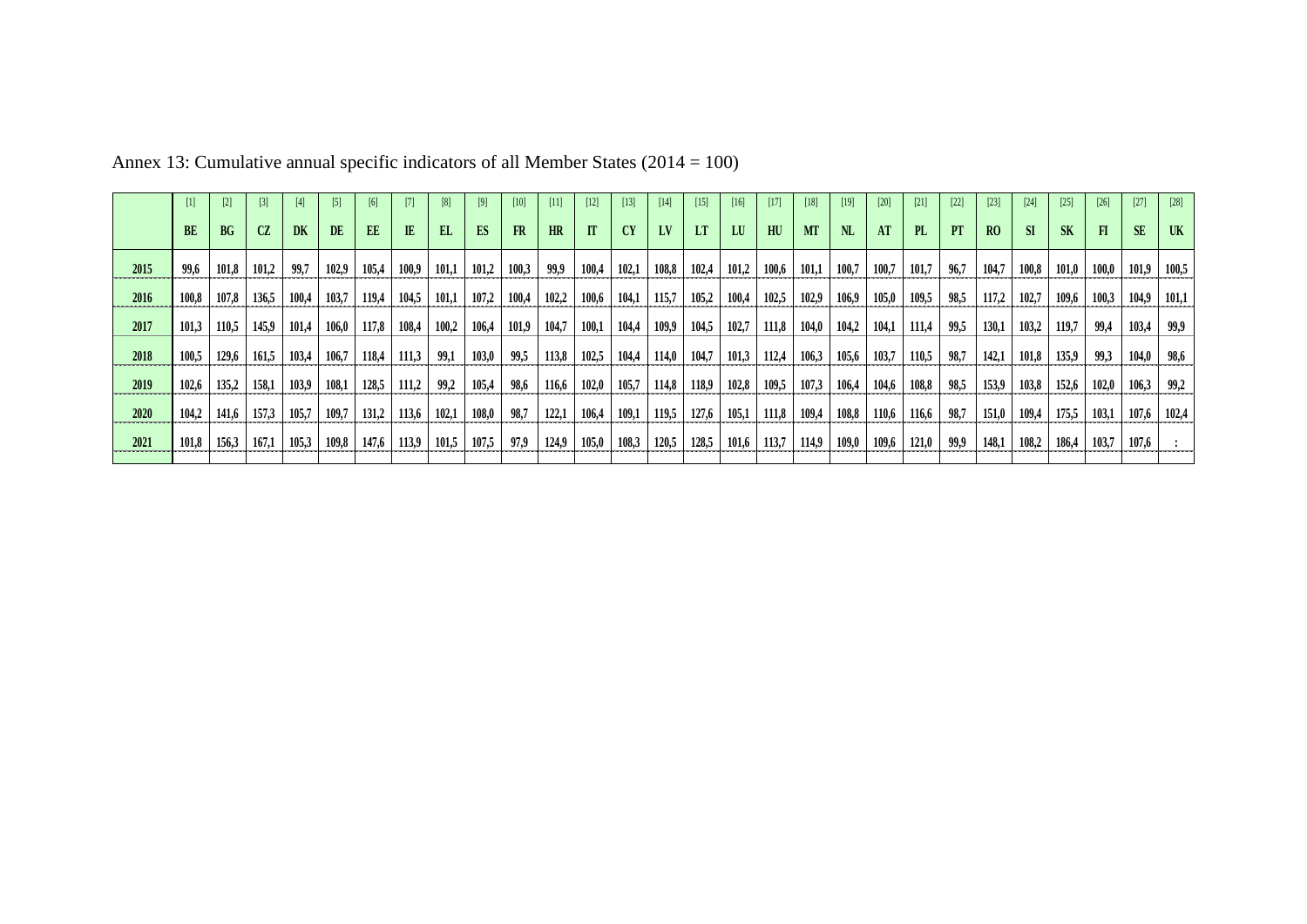

Annex 14: Cumulative specific indicators of Member States from the sample and whose participation to EU competition is low

Annex 15: Proceeds from the solodarity levy between 2012 and 2022



Commission européenne/Europese Commissie, 1049 Bruxelles/Brussel, BELGIQUE/BELGIË - Tel. +32 22991111 Office: L107 21/007 - Tel. direct line +32 229-90515

Commission européenne, 2920 Luxembourg, LUXEMBOURG - Tel. +352 43011

Gertrud.Ingestad@ec.europa.eu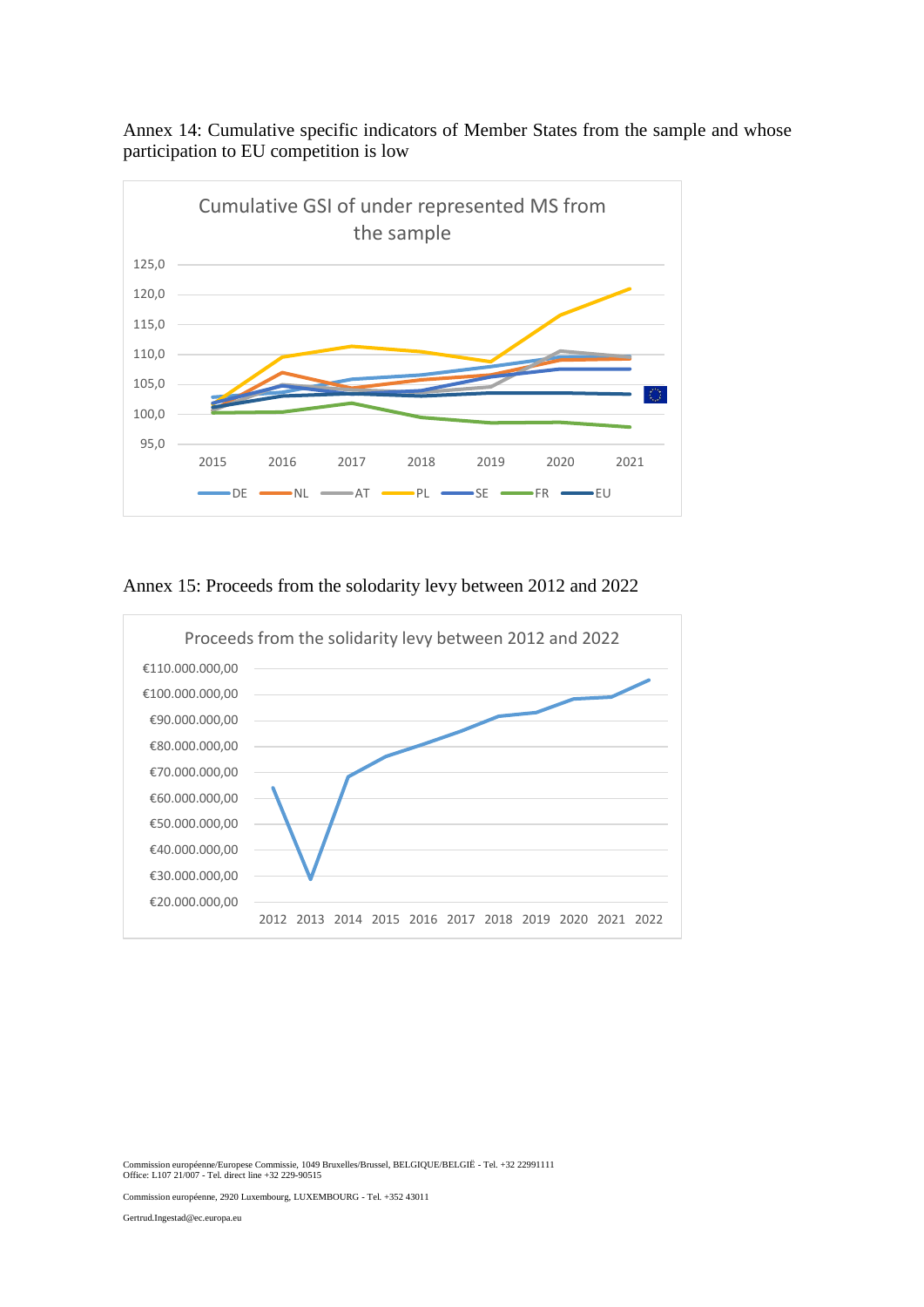

Annex 16: Joint Belgium-Luxembourg index, Belgian HICP and Luxembourg CPI

Annex 17: Evolution of the cost of living in Brussels (Brussel international index)

|      |                       | <b>Measure for increase in</b><br>cost-of-living in Brussels*. June t |  |  |  |  |  |  |  |  |  |  |  |
|------|-----------------------|-----------------------------------------------------------------------|--|--|--|--|--|--|--|--|--|--|--|
| Year | <b>June t-1 = 100</b> | <b>Cumulative</b><br>June $2014 = 100$                                |  |  |  |  |  |  |  |  |  |  |  |
| 2015 | 101,2<br>101,2        |                                                                       |  |  |  |  |  |  |  |  |  |  |  |
| 2016 | 101,4<br>102,6        |                                                                       |  |  |  |  |  |  |  |  |  |  |  |
| 2017 | 101,1                 | 103,7                                                                 |  |  |  |  |  |  |  |  |  |  |  |
| 2018 | 102,1                 | 105,9                                                                 |  |  |  |  |  |  |  |  |  |  |  |
| 2019 | 101,5                 | 107,5                                                                 |  |  |  |  |  |  |  |  |  |  |  |
| 2020 | 100,7                 | 108,3                                                                 |  |  |  |  |  |  |  |  |  |  |  |
| 2021 | 102,1                 | 110,5                                                                 |  |  |  |  |  |  |  |  |  |  |  |
|      |                       |                                                                       |  |  |  |  |  |  |  |  |  |  |  |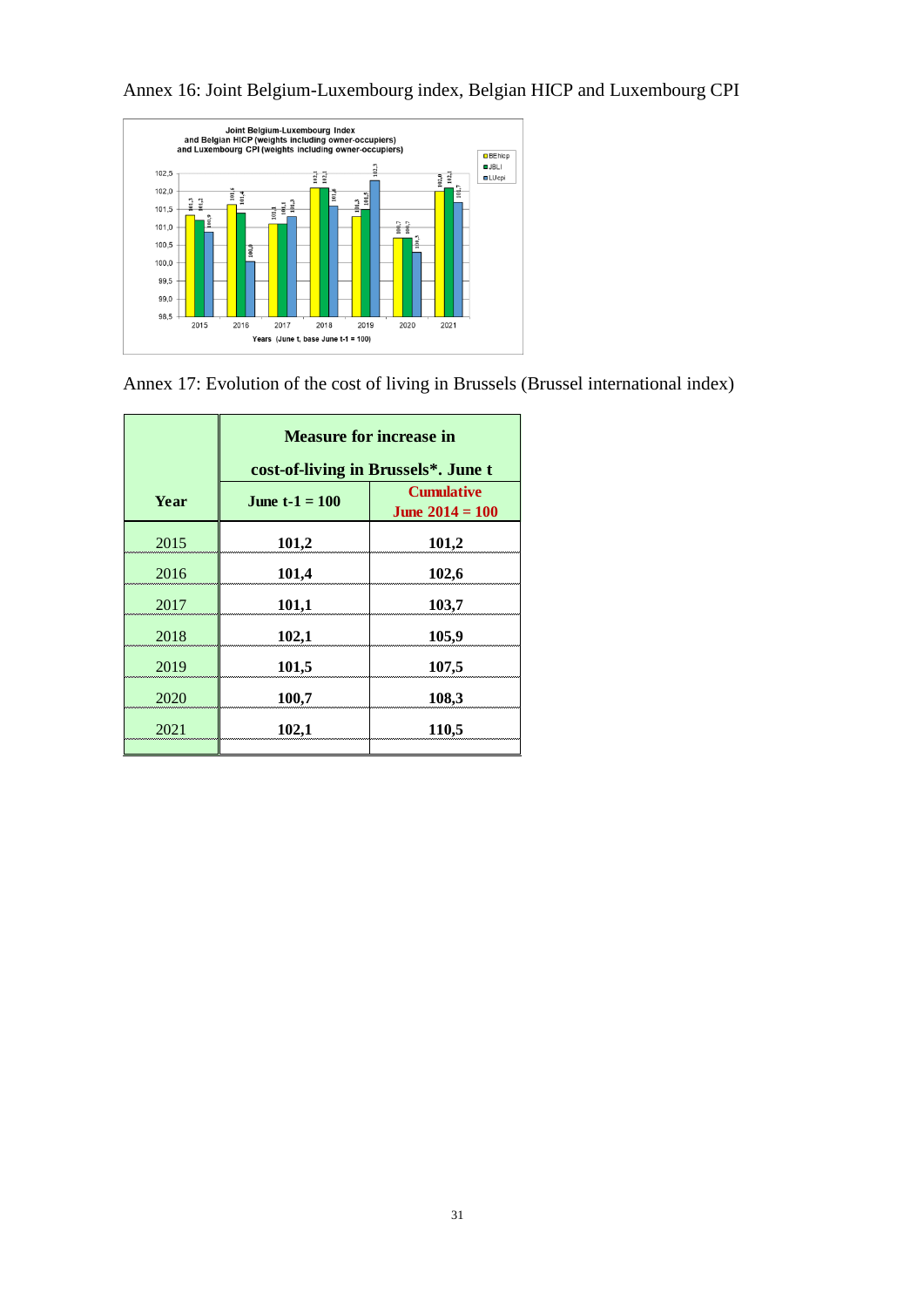| GEO/TIME2012   |       | 2013  | 2014  | 2015  | 2016  | 2017  | 2018  | 2019  | 2020  | 2021  |
|----------------|-------|-------|-------|-------|-------|-------|-------|-------|-------|-------|
| <b>BE/LU</b>   | 100,0 | 100,0 | 100,0 | 100,0 | 100,0 | 100,0 | 100   | 100,0 | 100,0 | 100,0 |
| <b>BG</b>      | 58,4  | 57,5  | 55,1  | 52,1  | 51,1  | 53,4  | 55,2  | 57,5  | 59,1  | 61,7  |
| <b>CZ</b>      | 80,6  | 80,0  | 75,0  | 73,4  | 73,2  | 78,3  | 83    | 85,5  | 85,2  | 88,1  |
| <b>DK</b>      | 135,3 | 134,8 | 133,0 | 131,8 | 133,1 | 133,9 | 131,9 | 129,3 | 131,3 | 134,2 |
| DE             | 95,8  | 96,8  | 97,2  | 96,6  | 96,1  | 97,5  | 99,3  | 99,4  | 101,9 | 101,4 |
| Karlsruhe      | 93,8  | 92,8  | 95,0  | 93,8  | 93,0  | 94,6  | 96,7  | 96,5  | 98,0  | 96,9  |
| München        | 106,4 | 108,2 | 107,7 | 106,0 | 105,5 | 107,5 | 110   | 110,3 | 113,9 | 113,4 |
| <b>Bonn</b>    | 94,1  | 94,9  | 94,6  | 93,4  | 92,6  | 93,9  | 95,6  | 95,1  | 95,8  |       |
| EE             | 77,6  | 78,9  | 78,6  | 78,0  | 77,6  | 80,3  | 82,2  | 83,3  | 82,3  | 86,3  |
| IE             | 110,6 | 113,0 | 115,9 | 116,6 | 118,3 | 119,8 | 117,7 | 119,2 | 129,0 | 133,6 |
| EL             | 90,5  | 91,2  | 86,8  | 79,9  | 79,3  | 79,9  | 81,8  | 81,8  | 81,4  | 85,2  |
| ES             | 97,1  | 96,3  | 94,5  | 90,2  | 88,1  | 88,7  | 91,7  | 91,6  | 94,2  | 96,3  |
| <b>FR</b>      | 117,7 | 117,4 | 116,8 | 114,6 | 113,8 | 114,8 | 116,7 | 117,7 | 120,5 | 119,9 |
| H <sub>R</sub> |       | 80,0  | 77,6  | 74,6  | 73,5  | 74,9  | 76,4  | 75,9  | 75,8  | 78,3  |
| IT             | 104,2 | 104,4 | 100,4 | 99,4  | 97,9  | 97,3  | 96,5  | 95,2  | 95,0  | 95,2  |
| Varese         | 93,4  | 92,8  | 93,1  | 92,2  | 90,4  | 90,9  | 90,9  | 90,0  | 90,7  | 91,2  |
| <b>CY</b>      | 84,1  | 83,7  | 81,2  | 77,3  | 74,3  | 74,4  | 77,9  | 78,9  | 78,2  | 82,2  |
| LV             | 77,6  | 76,1  | 76,5  | 74,2  | 73,0  | 74,9  | 77,6  | 78,6  | 77,5  | 80,0  |
| LT             | 71,5  | 71,9  | 71,4  | 69,0  | 69,7  | 74,3  | 73,6  | 75,1  | 76,6  | 80,1  |
| HU             | 78,3  | 76,1  | 71,4  | 69,0  | 70,0  | 74,5  | 71,9  | 75,3  | 71,9  | 76,1  |
| <b>MT</b>      | 83,3  | 84,4  | 83,4  | 84,5  | 85,7  | 86,5  | 90,2  | 92,0  | 94,7  | 94,0  |
| NL             | 105,3 | 108,9 | 107,8 | 107,8 | 108,0 | 108,3 | 109,9 | 111,5 | 113,9 | 111,4 |
| <b>AT</b>      | 106,4 | 108,3 | 107,2 | 105,9 | 104,7 | 106,3 | 106,3 | 106,0 | 107,9 | 109,6 |
| <b>PL</b>      | 74,2  | 73,0  | 74,1  | 71,8  | 66,7  | 70,6  | 68,6  | 71,1  | 70,9  | 70,6  |
| PT             | 83,5  | 83,1  | 82,2  | 79,2  | 80,6  | 82,4  | 85,7  | 88,6  | 91,1  | 91,4  |
| <b>RO</b>      | 68,8  | 69,8  | 69,5  | 64,8  | 63,8  | 63,9  | 64    | 65,3  | 66,6  | 68,5  |
| SI             | 85,3  | 85,4  | 84,7  | 81,2  | 80,7  | 81,5  | 84,6  | 84,6  | 86,1  | 84,9  |
| <b>SK</b>      | 79,7  | 80,2  | 79,0  | 76,4  | 75,7  | 77,3  | 78,5  | 79,0  | 80,6  | 79,9  |
| FI             | 122,1 | 123,7 | 123,0 | 119,7 | 118,6 | 119,9 | 118,5 | 118,1 | 118,4 | 118,6 |
| <b>SE</b>      | 131,9 | 132,9 | 127,5 | 127,9 | 127,4 | 127,9 | 122   | 120,5 | 124,3 | 130,3 |
| <b>UK</b>      | 147,8 | 139,2 | 150,7 | 166,9 | 141,8 | 133,5 | 134,7 | 132,9 |       |       |
| Culham         | 112,5 | 107,6 | 116,7 | 127,7 | 107,3 | 100,5 | 102,6 | 102,0 |       |       |

#### Annex 18 : Evolution of correction coefficients